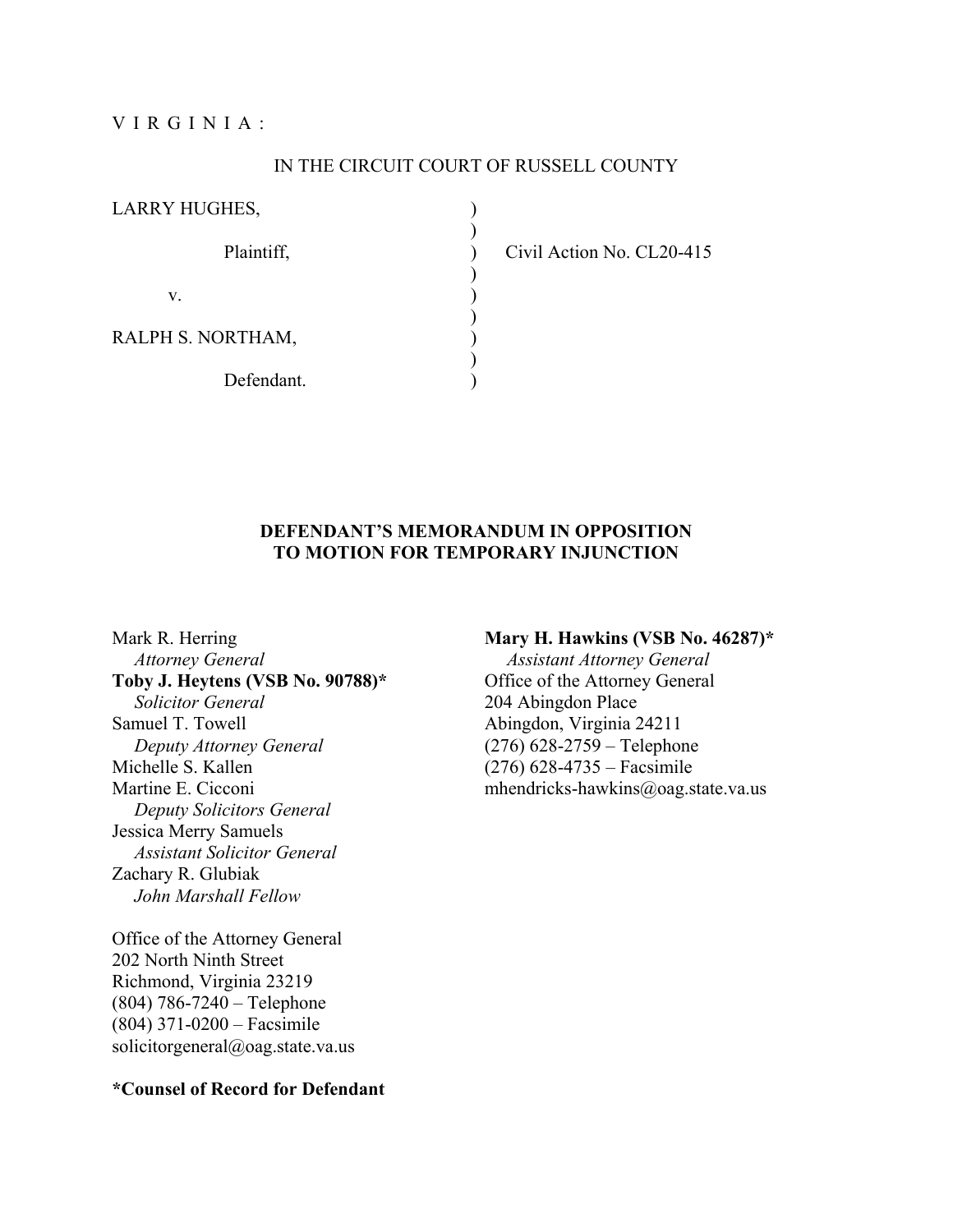# **TABLE OF CONTENTS**

## Page

| $\mathbf{I}$ .                                                                     |  |
|------------------------------------------------------------------------------------|--|
| A. The temporary gatherings restriction represents a good-faith, evidence-based    |  |
| B. Petitioner's constitutional claims also fail under the standards that would     |  |
| C. The Governor's measured, evidence-based efforts to contain a once-in-a-         |  |
| II.<br>The balance of equities and public interest factors independently foreclose |  |
|                                                                                    |  |
| 21                                                                                 |  |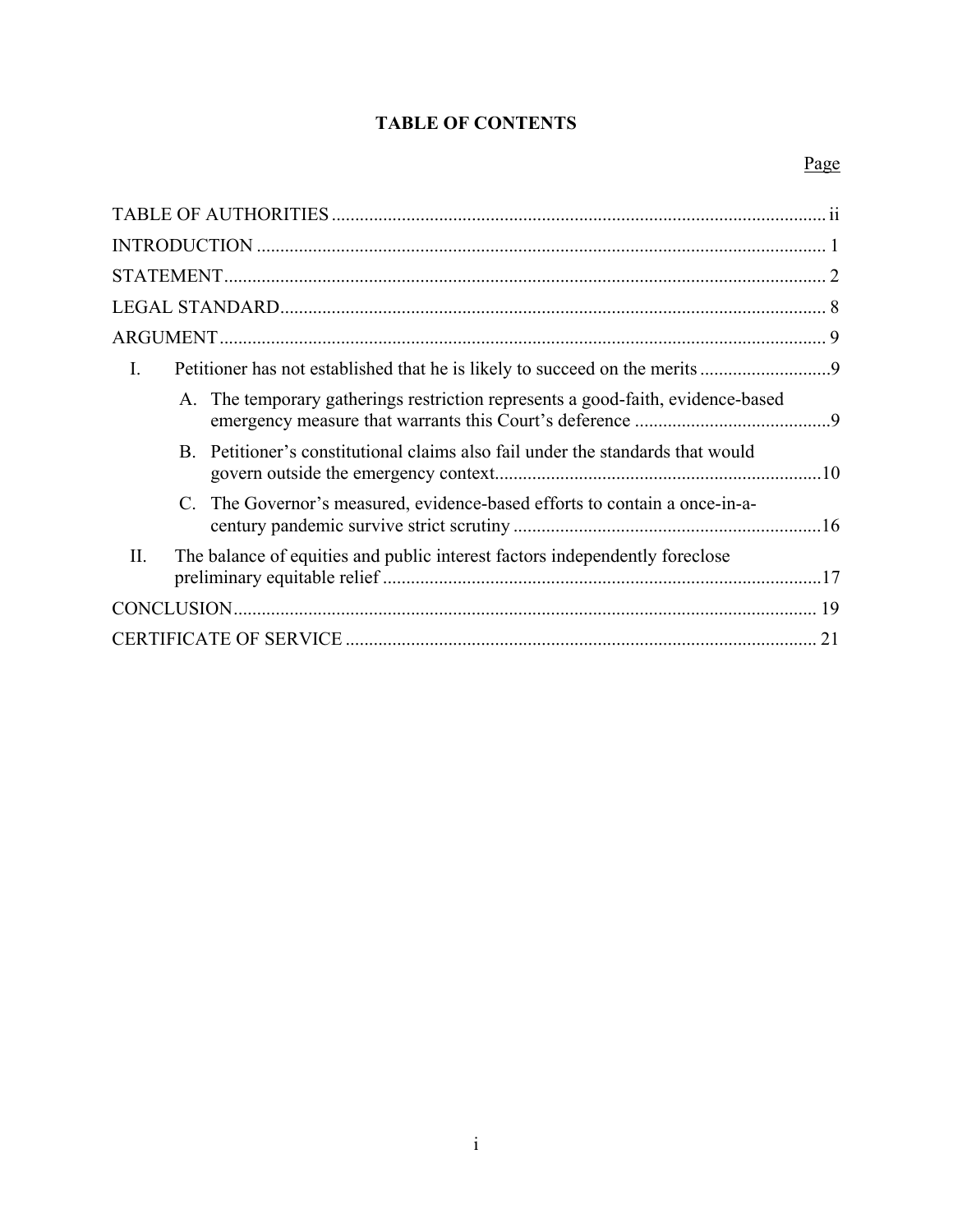# **TABLE OF AUTHORITIES**

## **Cases**

| Capital Associated Indus., Inc. v. Stein,                      |  |
|----------------------------------------------------------------|--|
| Church of the Lukumi Babalu Aye, Inc. v. City of Hialeah,      |  |
| <b>Employment Division v. Smith,</b>                           |  |
| In re Episcopal Church Prop.,                                  |  |
| Freemason Street Area Ass'n v. City of Norfolk,                |  |
| Habel v. Industrial Dev. Auth. of City of Lynchburg,           |  |
| Horen v. Commonwealth,                                         |  |
| Jesus Christ is the Answer Ministries, Inc. v. Baltimore Cty., |  |
| Levisa Coal Co. v. Consolidated Coal Co.,                      |  |
| Mandell v. Haddon,                                             |  |
| McCullen v. Coakley,                                           |  |
| Rubin v. Coors Brewing Co.,                                    |  |
| School Bd. of Richmond v. Wilder,                              |  |
| Smith v. Avino,                                                |  |
| Steel Co. v. Citizens for a Better Env't,                      |  |
| United States v. Chalk,                                        |  |
| Winter v. NRDC,                                                |  |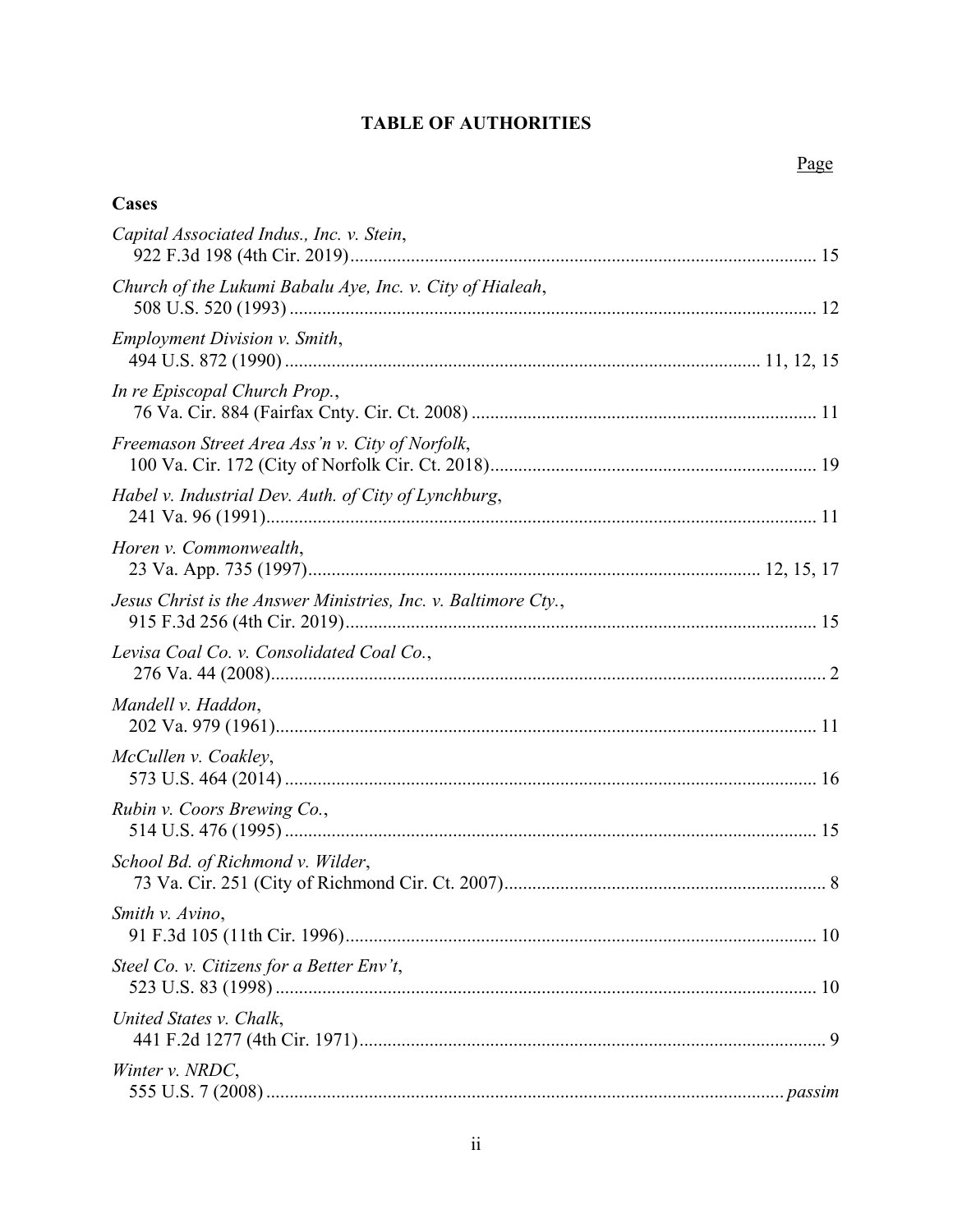| Workman v. Mingo Cty. Bd. of Educ., |  |
|-------------------------------------|--|
|                                     |  |

# **Constitutional Provisions**

# **Statutes**

| Va. Code Ann. § 44-146.17 |  |  |
|---------------------------|--|--|
|---------------------------|--|--|

## **Other Authorities**

| Anna Kim, Glenview Church Hit by COVID-19 Is Now Streaming Service Online, as Pastor                                                                                               |
|------------------------------------------------------------------------------------------------------------------------------------------------------------------------------------|
| Bill Chappell, Coronavirus: COVID-19 Is Now Officially a Pandemic, WHO Says, NPR (Mar.<br>$\mathcal{L}$                                                                            |
| Brittany Shammas et al., Trump Says Quarantine for New York Area 'Will Not Be Necessary';<br>U.S. Coronavirus-Related Deaths Double in Two Days, Wash. Post (Mar. 28, 2020)2       |
| Centers for Disease Control and Prevention, Coronavirus Disease 2019 (COVID-19), How<br>Coronavirus Spreads: Person-to-Person Spread, Centers for Disease Control and Prevention 3 |
| Christopher Curley, Rural America Could Be the Region Hardest Hit by the COVID-19                                                                                                  |
|                                                                                                                                                                                    |
| COVID-19 in Virginia, Virginia Department of Public Health (updated April 7, 2020) 2                                                                                               |
|                                                                                                                                                                                    |
| Emma Brown et al., Coronavirus Death Toll: Americans Are Almost Certainly Dying of Covid-                                                                                          |
| Erin Ailworth & Alexandra Berzon, How Coronavirus Invaded One New York Community: 'We                                                                                              |
| Fenit Nirappil, D.C.'s Patient Zero: A Priest's Journey from ICU to Reuniting with Family and                                                                                      |
|                                                                                                                                                                                    |
| Haisten Willis & Vanessa Williams, A Funeral is Thought to Have Sparked a Covid-19<br>Outbreak in Albany, Ga. — and Led to Many More Funerals, Wash. Post (Apr. 4, 2020)5          |
|                                                                                                                                                                                    |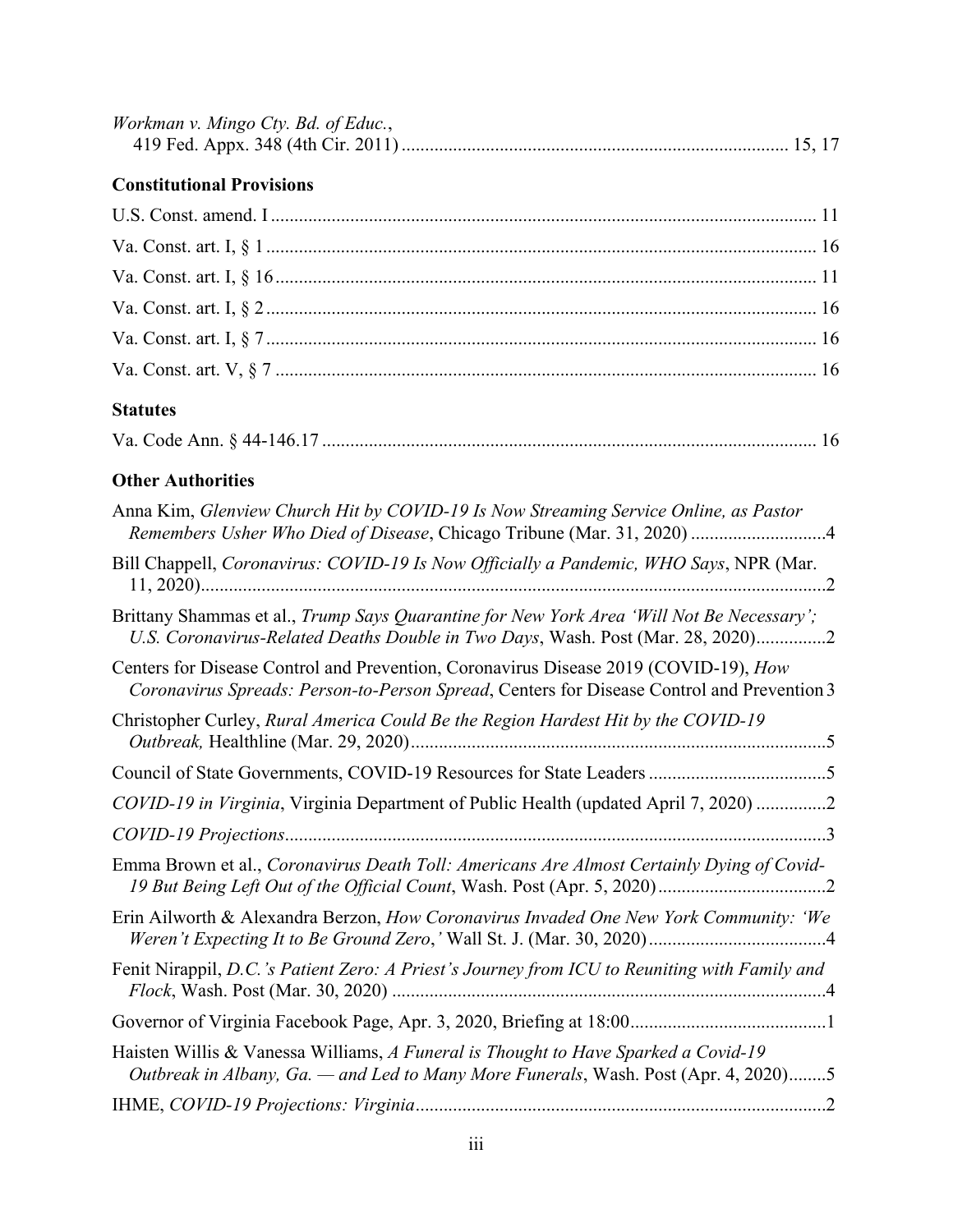| James Glanz et al., Coronavirus Could Overwhelm U.S. Without Urgent Action, Estimates Say,      |
|-------------------------------------------------------------------------------------------------|
| Jonathan Shorman, Kansas Has 3 Church-Related COVID-19 Clusters, State Says Amid                |
| Lenny Bernstein et al., Covid-19 Hits Doctors, Nurses and EMTs, Threatening Health System,      |
| Matt Chittum, From Livestreamed Services to Drive-in Worship, Faith Communities Find Their      |
| Richard Read, A choir decided to go ahead with rehearsal. Now dozens of members have            |
| Scott Wilson et al., Coronavirus Creates Conflict for Churches, Where Gatherings Can Be         |
| Sharon Otterman & Sarah Maslin Nir, New Rochelle, Once a Coronavirus Hot Spot, May Now          |
| Thomas Johnson & Angela Fritz, You're Under a Stay-at-Home Order? Here's What That              |
| William Wan et al., <i>Experts and Trump's Advisers Doubt White House's 240,000 Coronavirus</i> |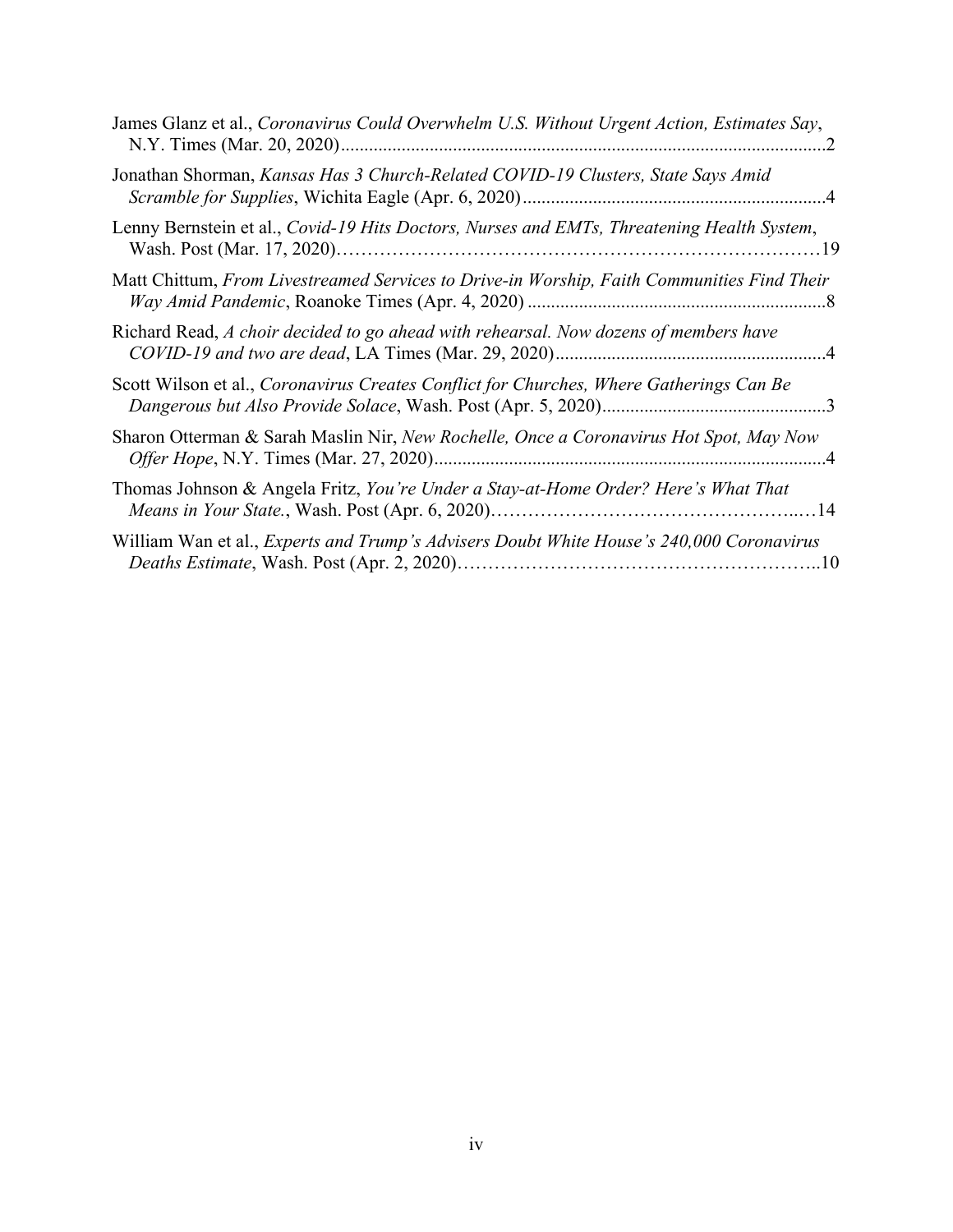#### **INTRODUCTION**

*We are entering what is normally a very busy period for our faith communities. Easter, Passover, Ramadan, and other religious holidays fall this month. Normally, our faith communities would celebrate those important times together. But these are not normal times. We have developed additional guidance for our faith communities urging them to use alternative means of worship, such as virtual gatherings or drive-in services. I know the requirements of social distancing are hard on communities that rely on togetherness. It is hard on all of us. Whether you are of a particular faith or no faith, we all lean on the people around us. These relationships are more important now than ever.* 

– Governor Ralph S. Northam, April 3,  $2020<sup>1</sup>$ 

 Faced with a deadly virus that currently has no established treatment or cure and has the potential to overwhelm the Commonwealth's healthcare system, Governor Northam has had to make difficult decisions to slow the disease's spread and save lives. Among those decisions is the one challenged here: a temporary prohibition on in-person gatherings of more than ten people.

 As a person of faith, the Governor recognized that the temporary gatherings restriction would be particularly hard on religious communities. But the orders challenged in this case neither require such communities to "shut their doors," Pet. for Decl. Judgment (Pet.) ¶ 13, nor prevent in-person services. Instead, the Governor has issued guidance designed to help faith communities maintain their communion and worked with religious leaders to find creative solutions, including online and drive-in services.

 Petitioner claims that the Governor's orders do not go far enough in protecting religious liberty and seeks to enjoin the temporary gatherings restriction "as it relates to limiting religious services." Pet. at 4 (wherefore clause). Such a ruling would seriously undermine the Commonwealth's efforts to slow the spread of a once-in-a-century pandemic and threaten

 <sup>1</sup> Governor of Virginia Facebook Page, Apr. 3, 2020, Briefing at 18:00, https://www.facebook.com/GovernorVA/videos/298787587943167.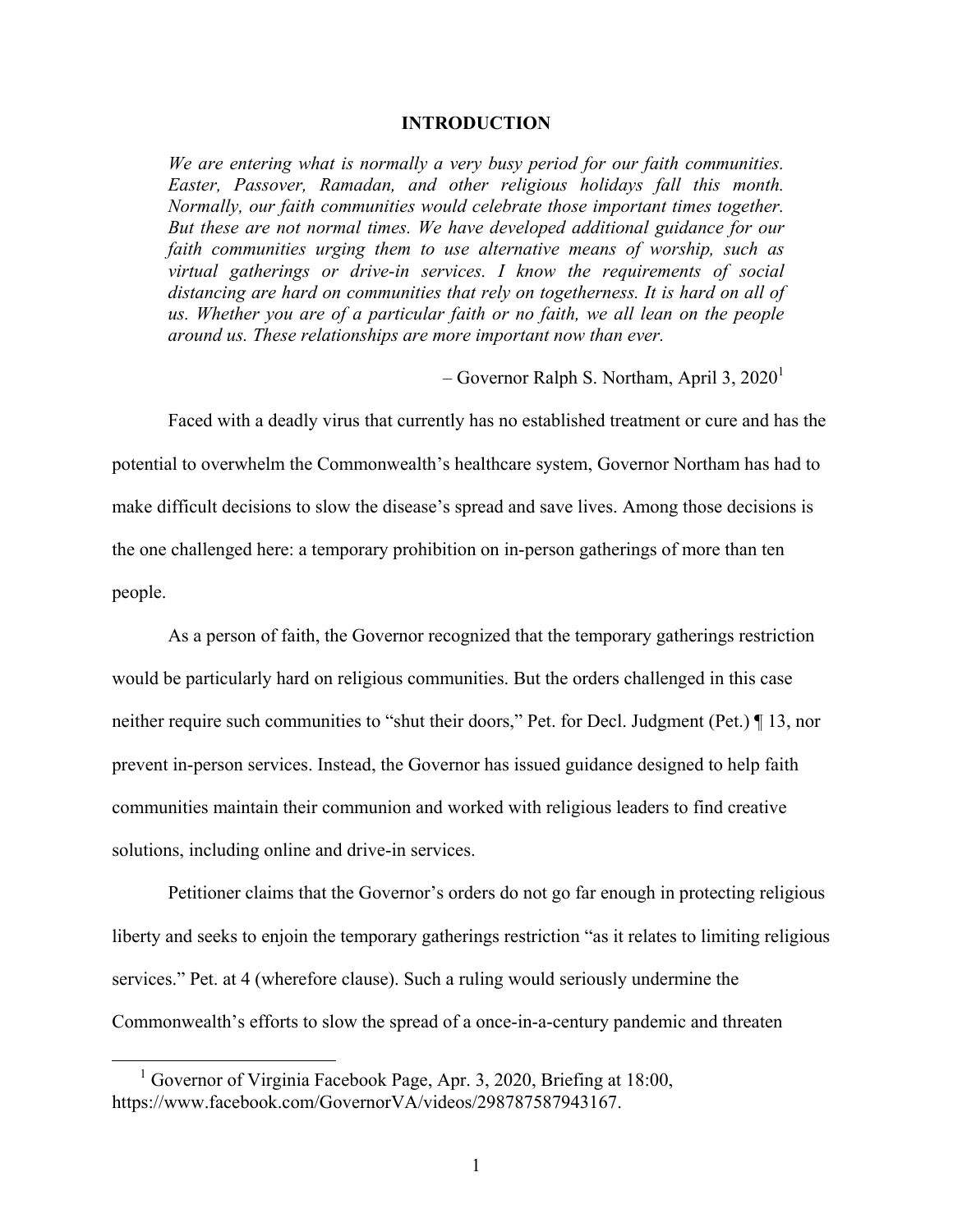irreparable harm to an unknown (and unknowable) number of people. Virginia's Constitution requires no such result, and petitioner fails to demonstrate his entitlement to the "extraordinary remedy" he seeks. *Levisa Coal Co. v. Consolidated Coal Co.*, 276 Va. 44, 60 (2008).

#### **STATEMENT**

 1. In January, Chinese authorities announced that a novel coronavirus was likely to blame for a mysterious, pneumonia-like illness. Oliver Aff. ¶ 3 (Exhibit E). In just three months, COVID-19 has become a global pandemic.<sup>2</sup> Tens of thousands of people have already died and more than a million cases have been confirmed worldwide. Oliver Aff. ¶ 8. Virginia's death toll stands at 63—a number projected to reach the thousands in the coming months. Oliver Aff. <sup>1</sup> 13.<sup>3</sup> More than 3,000 COVID-19 cases have already been confirmed in Virginia, with Russell County's first confirmed case coming just yesterday. Oliver Aff. ¶ 12. Experts estimate that the true figures may be "11 times more than has been officially reported."<sup>4</sup> And even perfectly accurate numbers become outdated almost immediately given the pace of the spread<sup>5</sup> and the fact that the disease currently has no known treatment or cure. Oliver Aff.  $\P\P$  9–10; Order of Public

 2 Bill Chappell, *Coronavirus: COVID-19 Is Now Officially a Pandemic, WHO Says*, NPR (Mar. 11, 2020), https://www.npr.org/sections/goatsandsoda/2020/03/11/814474930/ coronavirus-covid-19-is-now-officially-a-pandemic-who-says.

<sup>3</sup> See also *COVID-19 in Virginia*, Virginia Department of Public Health (updated April 7, 2020), http://www.vdh.virginia.gov/coronavirus/ (*COVID-19 in Virginia)*; IHME, *COVID-19 Projections: Virginia*, http://covid19.healthdata.org/projections (last visited Apr. 7, 2020) (*COVID-19 Projections*).

4 James Glanz et al., *Coronavirus Could Overwhelm U.S. Without Urgent Action, Estimates Say*, N.Y. Times (Mar. 20, 2020), https://www.nytimes.com/interactive/2020/ 03/20/us/coronavirus-model-us-outbreak.html; see Emma Brown et al., *Coronavirus Death Toll: Americans Are Almost Certainly Dying of Covid-19 But Being Left Out of the Official Count*, Wash. Post (Apr. 5, 2020), https://www.washingtonpost.com/investigations/coronavirus-deathtoll-americans-are-almost-certainly-dying-of-covid-19-but-being-left-out-of-the-officialcount/2020/04/05/71d67982-747e-11ea-87da-77a8136c1a6d\_story.html.

5 See Brittany Shammas et al., *Trump Says Quarantine for New York Area 'Will Not Be Necessary'; U.S. Coronavirus-Related Deaths Double in Two Days*, Wash. Post (Mar. 28, 2020), https://www.washingtonpost.com/world/2020/03/28/coronavirus-latest-news/.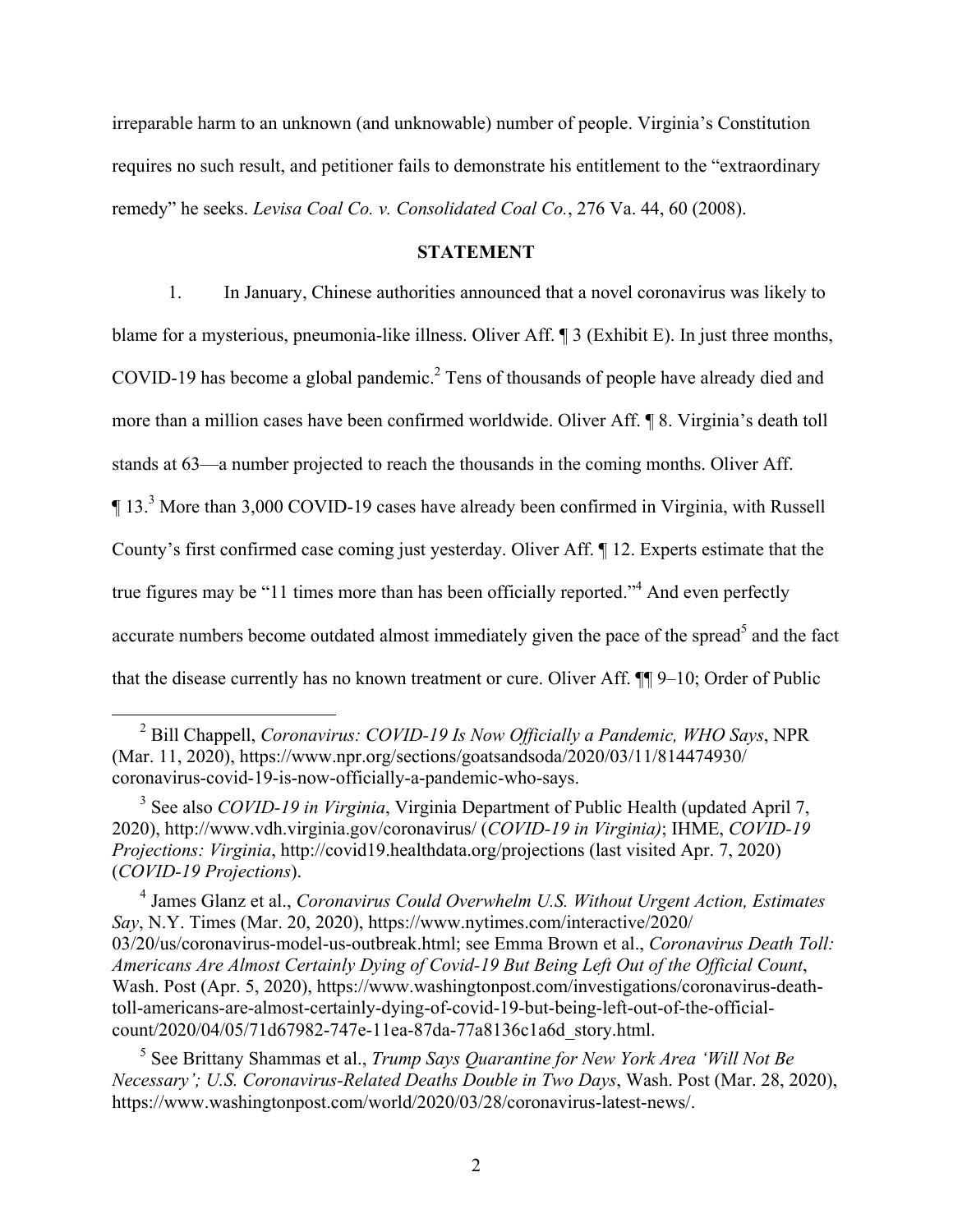Health Emergency Two (2020) (Northam & Oliver) (Exhibit B).

The toll extends beyond those infected. Virginia currently anticipates up to 6,500 COVID-19 related hospitalizations.<sup>6</sup> Depending on the speed of infection, the Commonwealth could face a shortage of hospital beds, compounding a projected shortage of intensive-care-unit beds.<sup>7</sup> Such shortages would place healthcare workers at even higher risk and prevent those needing treatment for unrelated reasons from accessing care.

 2. One of the most deadly features of COVID-19 is the ease with which it spreads. Although much remains unclear, experts agree that the virus is transferred by in-person interactions, either "[b]etween people who are in close contact with one another" or "[t]hrough respiratory droplets produced when an infected person coughs, sneezes or talks."<sup>8</sup> Public health officials likewise agree that infected persons may not become symptomatic—and thus may not realize they have contracted the virus—for days after being exposed. Oliver Aff. ¶ 5.

 Time and again, large gatherings have provided fertile ground for transmission of this deadly virus—and in-person religious services have not been spared. Throughout the United States, "[c]hurches, temples and other places of worship"—"where congregants sit close, take Communion, share hugs and handshakes and pecks on the cheek—have served as hothouses for the virus."<sup>9</sup> The early spread of the virus in Washington, D.C., was linked to a priest who

 <sup>6</sup> See *COVID-19 Projections*, *supra* note 3.

 $\frac{7}{1}$ *Id.*; see also Oliver Aff. ¶ 14.

<sup>8</sup> Centers for Disease Control and Prevention, Coronavirus Disease 2019 (COVID-19), *How Coronavirus Spreads: Person-to-Person Spread*, Centers for Disease Control and Prevention, https://www.cdc.gov/coronavirus/2019-ncov/prevent-getting-sick/how-covid-spreads.html (last visited Apr. 7, 2020); accord Order of Public Health Emergency Two (2020) (Northam & Oliver); Oliver Aff. ¶ 5.

<sup>9</sup> Scott Wilson et al., *Coronavirus Creates Conflict for Churches, Where Gatherings Can Be Dangerous but Also Provide Solace*, Wash. Post (Apr. 5, 2020), https://www.washingtonpost. com/national/coronavirus-church-services-outbreak/2020/04/05/7f5b63cc-7773-11ea-90ad-819c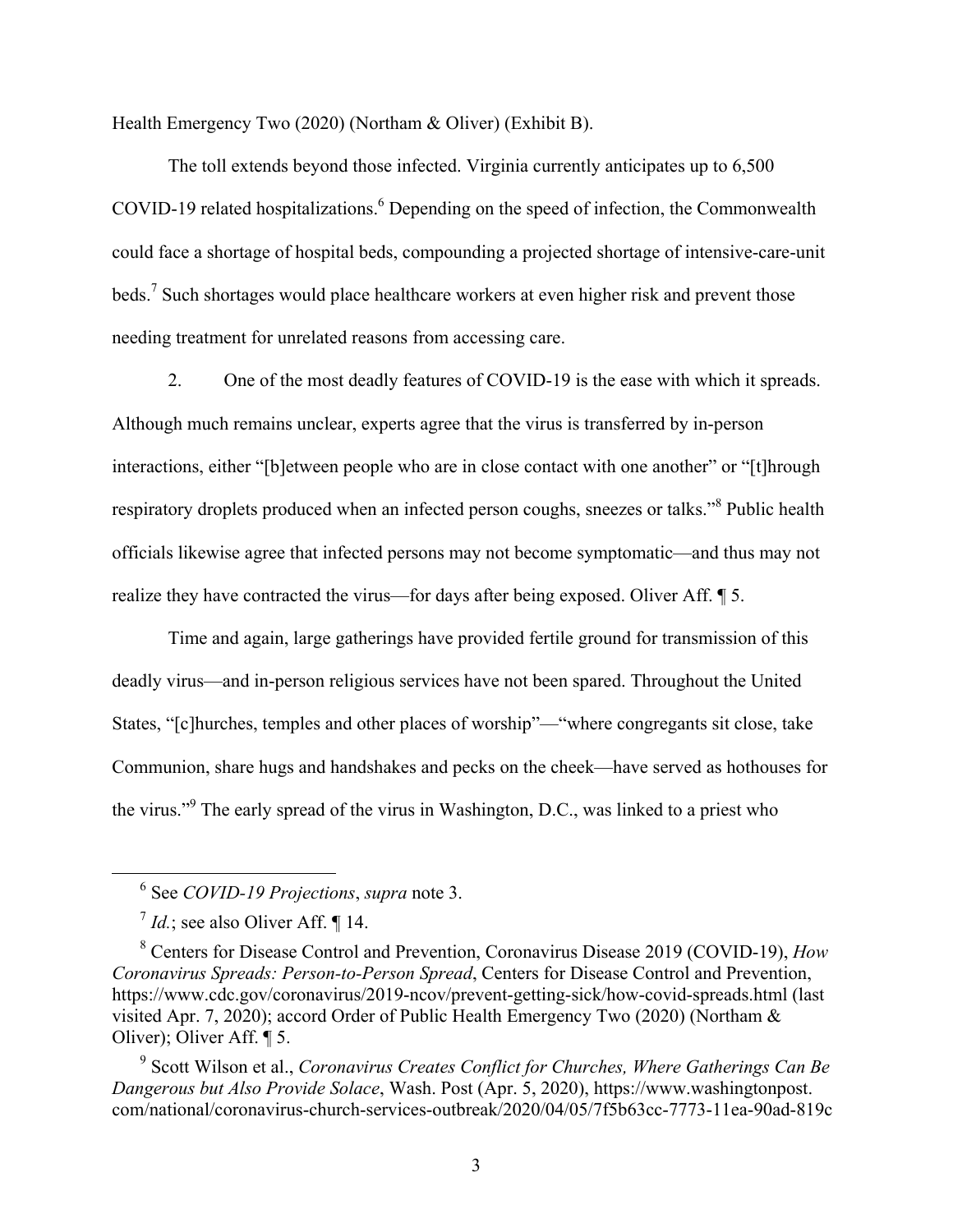distributed Communion before testing positive.<sup>10</sup> The community believed to be "ground zero" of the outbreak in New York traced the virus's spread to a single person's attendance at a synagogue service.<sup>11</sup> And in Glenview, Illinois, "[f]orty-three people who attended a March 15 service at [the Life Church] are displaying symptoms of the illness" and one member of the church "recently died of the disease."<sup>12</sup>

Both rural and urban communities have been impacted. When a church choir in Skagit County, Washington held an in-person practice on March 10, the county had not yet reported any cases. "[T]hree weeks later," however, "45 [people had] been diagnosed with COVID-19 or ill with the symptoms, at least three ha[d] been hospitalized, and two [we]re dead."<sup>13</sup> A funeral service was likely the source of the spread in Dougherty County, Georgia, where 521 people

aa48d39f\_story.html; see also Jonathan Shorman, *Kansas Has 3 Church-Related COVID-19 Clusters, State Says Amid Scramble for Supplies*, Wichita Eagle (Apr. 6, 2020), https://www.kansas.com/news/coronavirus/article241810656.html.

1

<sup>10</sup> Fenit Nirappil, *D.C.'s Patient Zero: A Priest's Journey from ICU to Reuniting with Family and Flock*, Wash. Post (Mar. 30, 2020), https://www.washingtonpost.com/local/rev-timothycole-christ-church-coronavirus/2020/03/30/f027e02c-71dc-11ea-85cb-8670579b863d\_ story.html.

11 Erin Ailworth & Alexandra Berzon, *How Coronavirus Invaded One New York Community: 'We Weren't Expecting It to Be Ground Zero*,*'* Wall St. J. (Mar. 30, 2020), https://www.wsj.com/articles/how-coronavirus-invaded-new-rochelle-we-werent-expecting-it-tobe-ground-zero-11585583228; Sharon Otterman & Sarah Maslin Nir, *New Rochelle, Once a Coronavirus Hot Spot, May Now Offer Hope*, N.Y. Times (Mar. 27, 2020), https://www.nytimes.com/2020/03/27/nyregion/new-rochelle-coronavirus.html.

<sup>12</sup> Anna Kim, *Glenview Church Hit by COVID-19 Is Now Streaming Service Online, as Pastor Remembers Usher Who Died of Disease*, Chicago Tribune (Mar. 31, 2020), https://www.chicagotribune.com/suburbs/glenview/ct-gla-life-church-coronavirus-virtualservice-tl-0402-20200331-s4twslv2ynhk3padh7sjrxy3wi-story.html.

13 Richard Read, *A choir decided to go ahead with rehearsal. Now dozens of members have COVID-19 and two are dead*, LA Times (Mar. 29, 2020), https://www.latimes.com/world-nation /story/2020-03-29/coronavirus-choir-outbreak.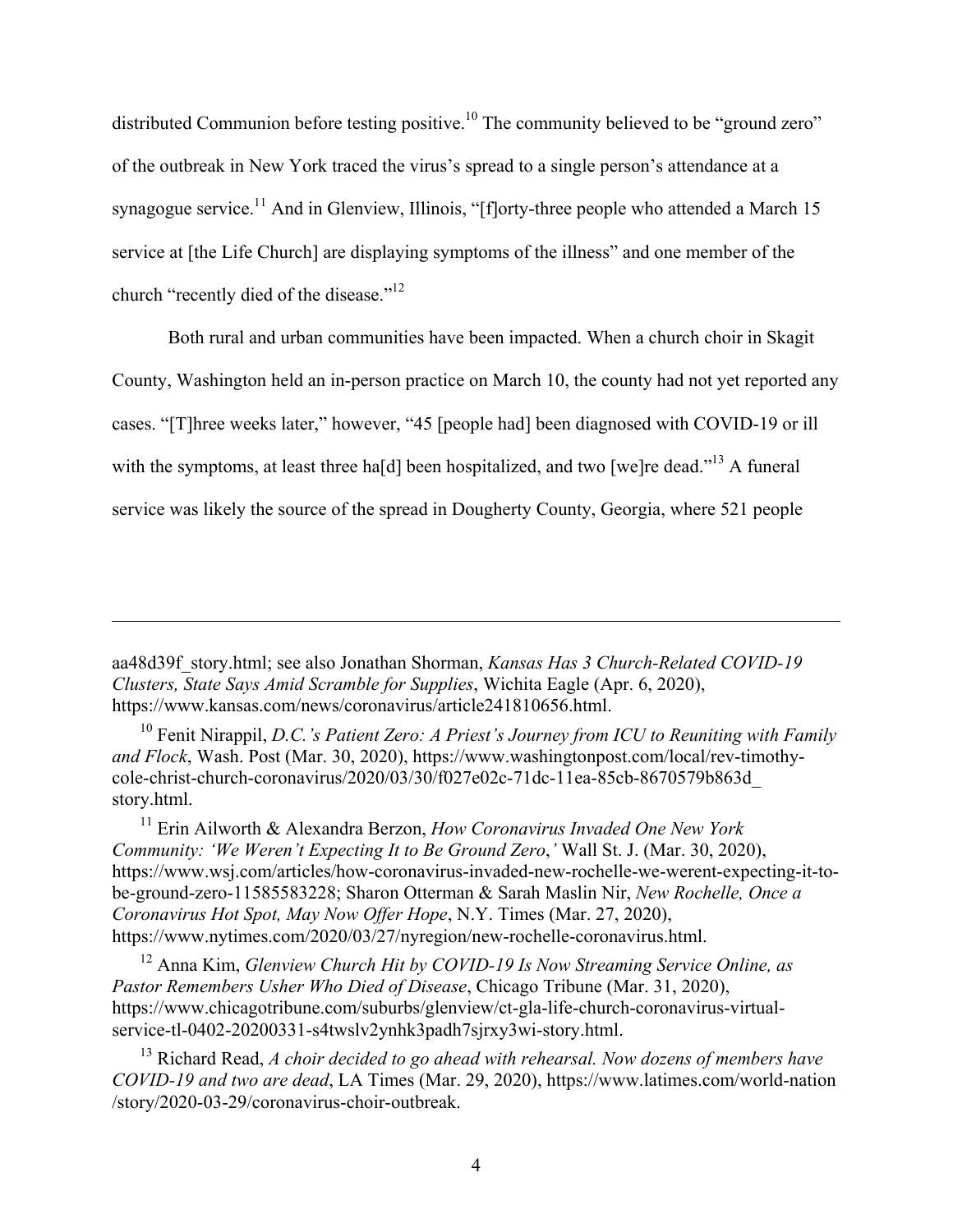tested positive for the virus and 30 people have died.<sup>14</sup> Experts predict that COVID-19's impact may be particularly severe in rural areas because of a comparatively greater percentage of citizens "particularly vulnerable to serious outcomes," greater distances between homes and hospitals, and a general lack of hospital facilities.<sup>15</sup>

 3. Lacking a cure or established treatment plan, officials have focused on slowing COVID-19's spread. The federal government has urged avoiding gatherings of more than ten people. Oliver Aff. ¶ 17. Such gatherings are currently prohibited in at least some localities in all 50 States and most States have prohibited them state-wide.<sup>16</sup> One gatherings restriction has been challenged—and upheld—on First Amendment grounds. See *Binford v. Governor Sununu*, No. 217-2020-cv-00152 (N.H. Merrimack Sup. Ct. Mar. 25, 2020) (*Binford* Order) (Exhibit F).

4. Virginia's government has taken a series of steps to limit COVID-19's spread. As early as February 7, 2020, the State Health Commissioner identified COVID-19 as a public health threat.<sup>17</sup> Over the next five weeks, the Governor declared a state of emergency, the Chief Justice declared a judicial emergency, and the Governor and State Health Commissioner announced a public health emergency.<sup>18</sup> On March 13, the Governor ordered all K-12 schools closed for two weeks, and, on March 17, the Governor and State Health Commissioner limited

<sup>17</sup> See Order of Public Health Emergency Two (2020) (Northam & Oliver).

 <sup>14</sup> Haisten Willis & Vanessa Williams, *A Funeral is Thought to Have Sparked a Covid-19 Outbreak in Albany, Ga. — and Led to Many More Funerals*, Wash. Post (Apr. 4, 2020), https://www.washingtonpost.com/politics/a-funeral-sparked-a-covid-19-outbreak--and-led-tomany-more-funerals/2020/04/03/546fa0cc-74e6-11ea-87da-77a8136c1a6d\_story.html.

<sup>15</sup> Christopher Curley, *Rural America Could Be the Region Hardest Hit by the COVID-19 Outbreak,* Healthline (Mar. 29, 2020), https://www.healthline.com/health-news/rural-americahardest-hit-by-covid-19-outbreak#Is-telemedicine-the-answer?.

<sup>&</sup>lt;sup>16</sup> Council of State Governments, COVID-19 Resources for State Leaders, https://web.csg.org/covid19/executive-orders/ (last visited Apr. 7, 2020).

<sup>&</sup>lt;sup>18</sup> See Executive Order Fifty-One (2020) (Northam); Order Declaring a Judicial Emergency in Response to COVID-19 Emergency, Supreme Court of Virginia (Mar. 16, 2020); Order of Public Health Emergency Two (2020) (Northam & Oliver).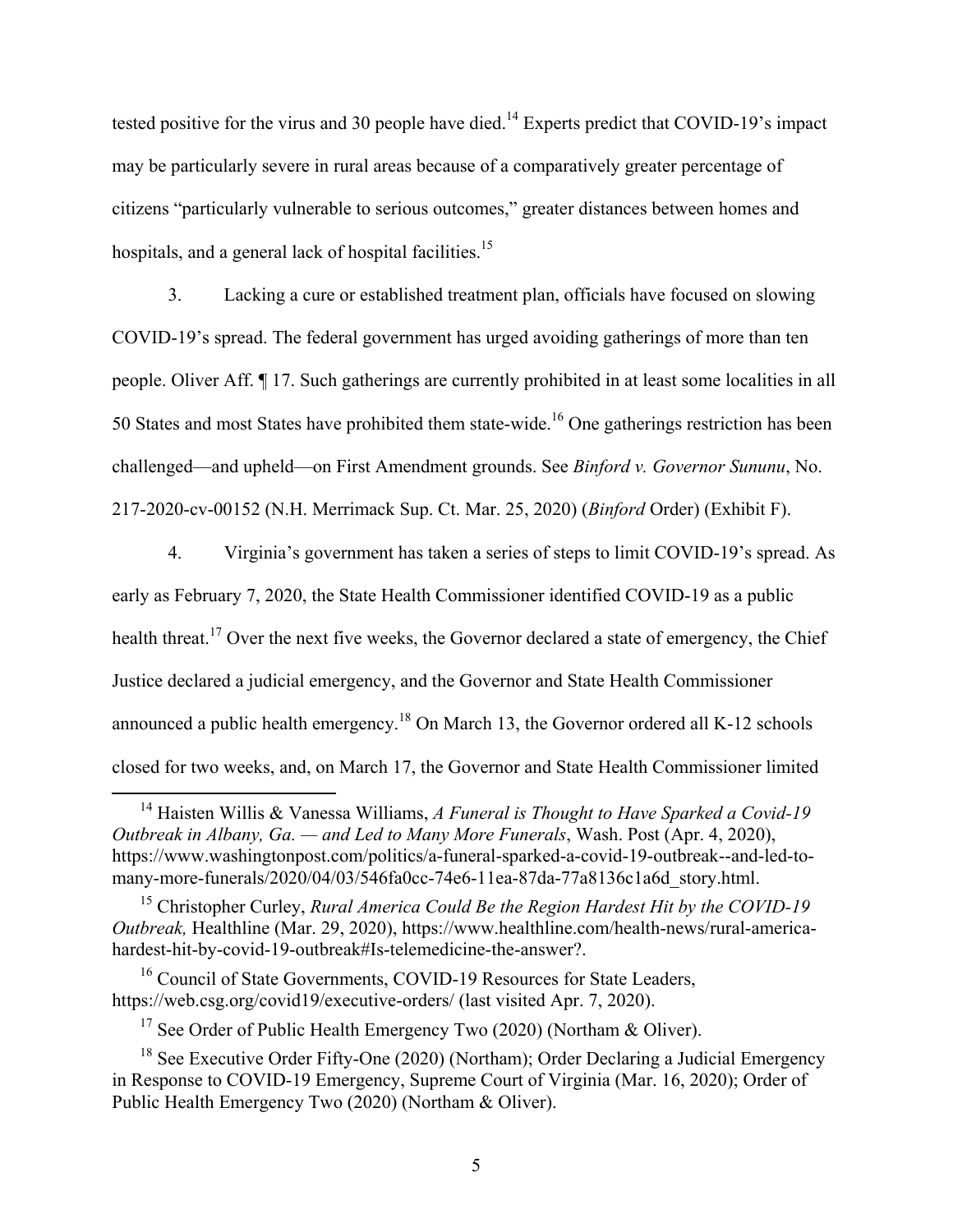all restaurants, fitness centers, and theaters to no more than 10 patrons per establishment.<sup>19</sup> The virus, however, continued to spread.

a. On March 23, 2020, the Governor issued Executive Order 53 (EO 53) (Exhibit A). Emphasizing that "person-to-person contact increases the risk of transmission and community spread," the Order took steps to minimize such contacts. EO 53, p. 1. EO 53 first imposed a general rule by temporarily prohibiting "*all* public and private in-person gatherings of 10 or more individuals," *id.* ¶ 1 (emphasis added), while the remainder imposed additional (and unchallenged) restrictions on particular entities. Some entities were required to cease "in-person instruction" or "public access" entirely. *Id.* ¶¶ 2, 4. Restaurants were directed to close "all dining and congregation areas" but permitted to continue "delivery or take-out services." *Id.* ¶ 3. Most "brick and mortar retail businesses" were required to "limit all in-person shopping to no more than 10 patrons per establishment," with certain "[e]ssential retail businesses" being exempted from that requirement. *Id.* ¶¶ 5, 6. "All businesses" were admonished to "adhere to social distancing recommendations, enhanced sanitizing practices on common surfaces, and other appropriate workplace guidance from state and federal authorities while in operation." *Id.* ¶ 8.

b. A week later, the Governor imposed additional restrictions. See Executive Order Fifty-Five (2020) (Northam) (EO 55) (Exhibit C). Implementing the Governor's frequent admonitions to stay at home, the first paragraph of EO 55 directed that "[a]ll individuals in Virginia shall remain at their place of residence, except as provided below by this Order and Executive Order 53." *Id. ¶* 1.

EO 55 also addressed the temporary gatherings restriction first announced in EO 53. Whereas EO 53 stated that the restriction would last through April 23, 2020, see EO 53 ¶ 1,

<sup>&</sup>lt;sup>19</sup> See Executive Order Fifty-Three (2020) (Northam) (discussing earlier measures).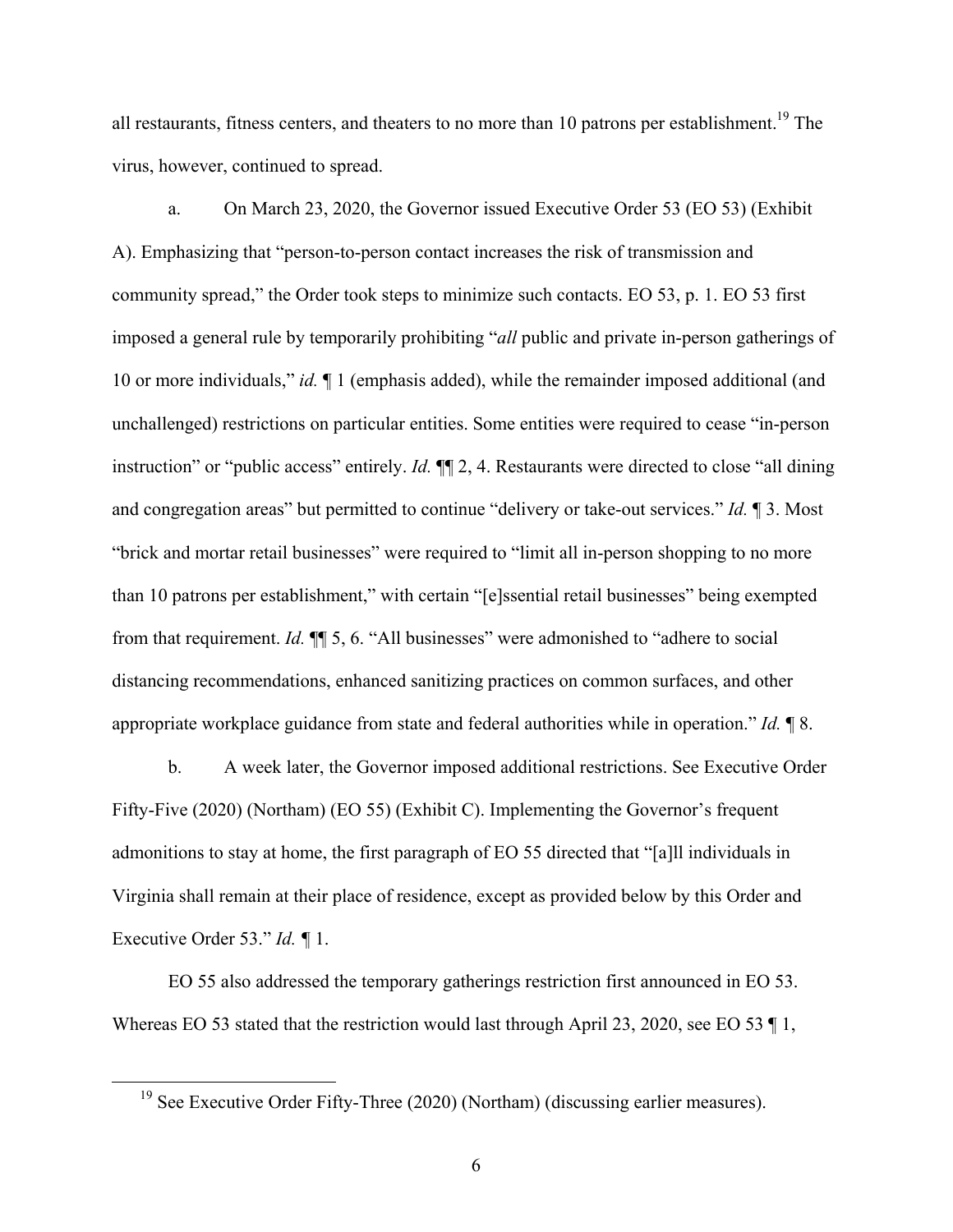EO 55 extended the temporary gatherings restriction to June 10, see EO 55, p. 3. EO 55 reiterated that the temporary gatherings restriction applied to "*[a]ll* public and private in-person gatherings of more than ten individuals," and specifically stated that "[t]his includes parties, celebrations, religious, or other social events, whether they occur indoor or outdoor." EO 55 ¶ 2 (emphasis added).<sup>20</sup> EO 55 clarified, however, that "[t]his restriction does not apply" to "the operation of businesses not required to close to the public under Executive Order 53" or "the gathering of family members living in the same residence." *Id.*  $\P$  2 & 2(a)–(b).

c. The Governor has been careful to preserve religious liberty while protecting public safety. None of the Governor's Orders requires a place of worship to close or prevents public access, and EO 55 specifically permits people to "leave their residence for the purpose of" "[t]raveling to and from one's . . . place of worship." EO 55  $\P$  1(f). Virginia's official coronavirus website also identifies ways that people may continue to practice their faith, including collectively: "Attendees may travel to their place of worship, park in the parking lot, and listen to the religious message while remaining in their cars" so long as there are "no more than 10 individuals leading the religious ceremony or functioning outside of the church in support of the religious ceremony.<sup>"21</sup> It also identifies ways religious leaders may continue to administer sacraments and obtain collections. Consistent with these recommendations, "faith leaders are leaning on unorthodox modes to engage their followers at a time when they need their faith the most," including "using livestreams, recorded sermons on Facebook, personal outreach,

<sup>&</sup>lt;sup>20</sup> EO 53 referred to gatherings of "10 or more," EO 53  $\P$  1, whereas EO 55 refers to "gatherings of more than ten," EO 55, p. 2. That minor wording change does not bear on relevant legal analysis and petitioner does not argue otherwise.

<sup>&</sup>lt;sup>21</sup> "What about religious services? Can I still go to my church, synagogue, or mosque?", *Virginia's Statewide Stay at Home Order: Frequently Asked Questions* (Exhibit D).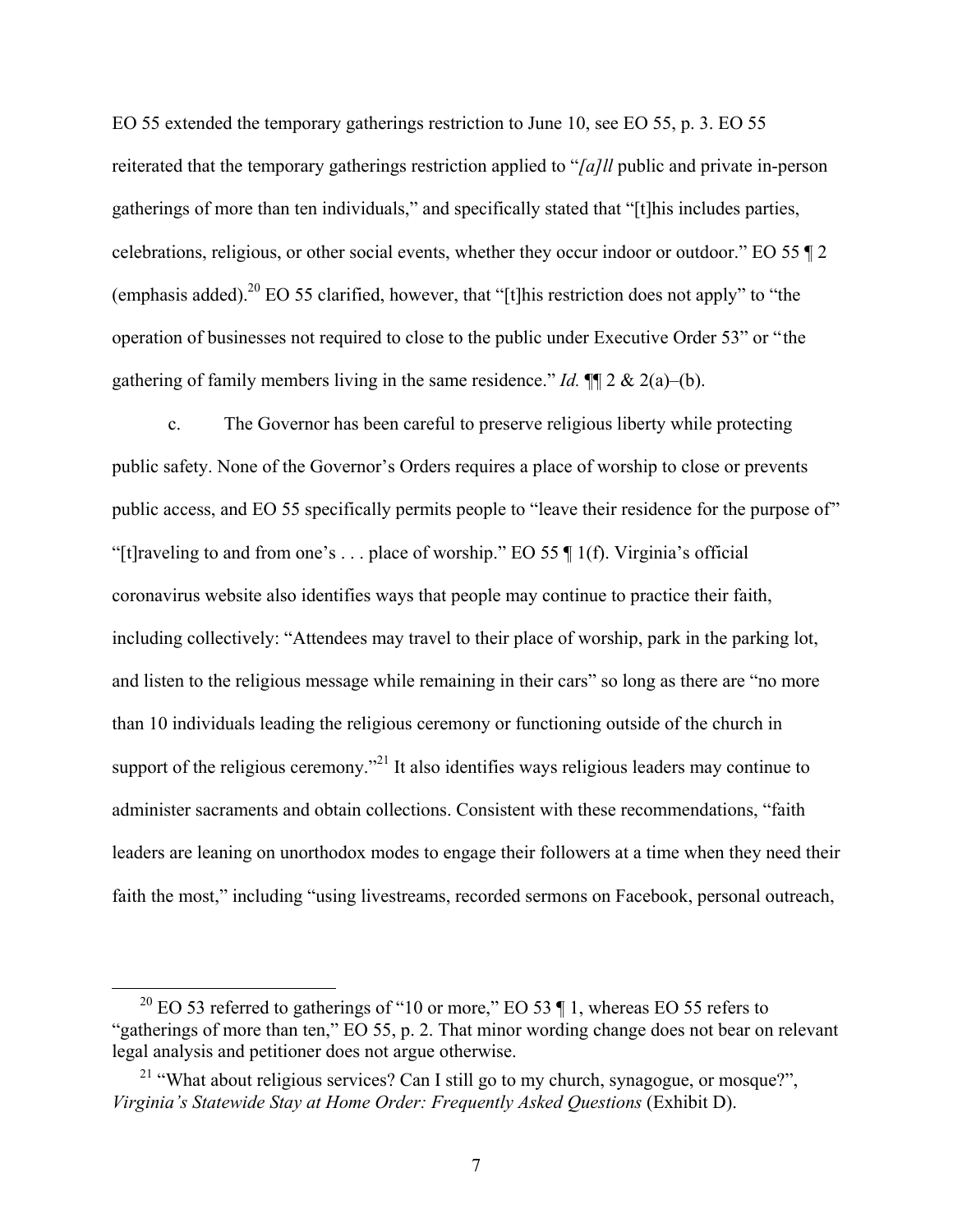drive-in services in parking lots and videoconference bible study."22

5. Last Thursday, petitioner filed an action in this Court and emailed a copy of the complaint to the Attorney General's Office the next day. On Monday, the Governor removed that case to federal court. Later that day, petitioner attempted to non-suit the removed action and filed a new action in this Court, specifically omitting any federal claim.<sup>23</sup>

Petitioner claims that the temporary gatherings restriction violates his rights under the Virginia Constitution to the extent it "limit[s] religious services to no more than ten (10)." Pet. at 1. As relevant here, petitioner seeks "a temporary injunction as it relates to EO(2)['s] prohibition of more than ten (10) persons at religious services." *Id.* at 5 (wherefore clause).

## **LEGAL STANDARD**

"No Virginia Supreme Court case has definitively set out standards to be applied in granting or denying a [temporary] injunction." *School Bd. of Richmond v. Wilder*, 73 Va. Cir. 251, at \*2 (City of Richmond Cir. Ct. 2007). Virginia courts, therefore, have generally "followed [the] standards delineated in the four-part test used by the federal courts." *Id.* Under those standards, such an "injunction is an extraordinary remedy never awarded as of right." *Winter v. NRDC*, 555 U.S. 7, 24 (2008). A party seeking injunctive relief "must establish [1] that he is likely to succeed on the merits, [2] that he is likely to suffer irreparable harm in the absence of preliminary relief, [3] that the balance of equities tips in his favor, and [4] that an injunction is in

 <sup>22</sup> Matt Chittum, *From Livestreamed Services to Drive-in Worship, Faith Communities Find Their Way Amid Pandemic*, Roanoke Times (Apr. 4, 2020), https://www.roanoke.com/ news/local/from-livestreamed-services-to-drive-in-worship-faith-communities-find-their-wayamid-pandemic/article\_34bf76eb-5fa6-550e-8e55-1493f814feda.html (also noting that some places of worship have closed).

 $^{23}$  Petitioner has since moved in federal court to dismiss the removed action. See ECF No. 4, *Hughes v. Northam*, No. 1:20-cv-14 (W.D. Va. Apr. 7, 2020). This Court's docket also reflects a third suit filed by petitioner, No. CL20-409, which was never sent to the Governor and which it appears petitioner has also attempted to non-suit.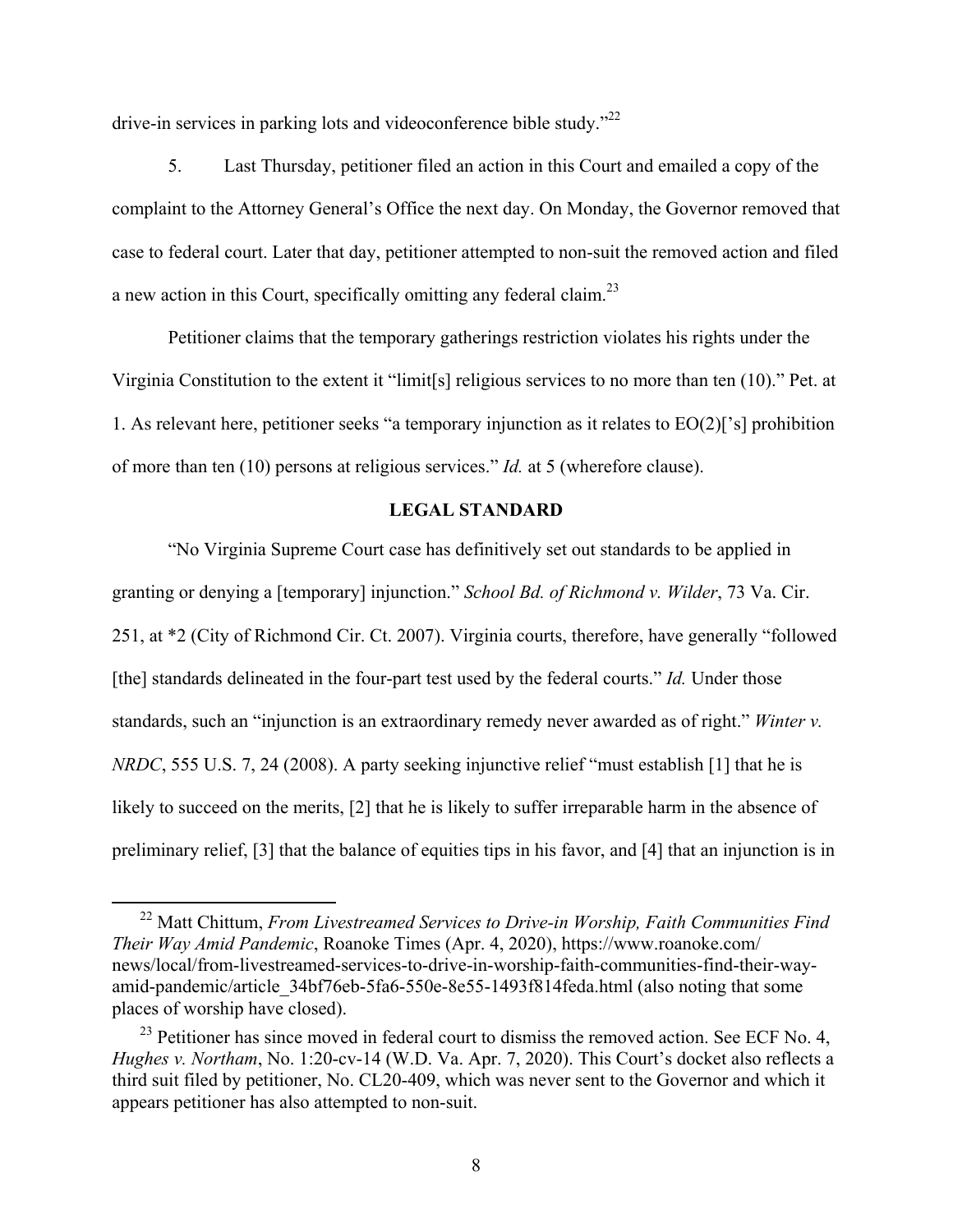the public interest." *Id.* at 20.

#### **ARGUMENT**

Petitioner's request for a temporary injunction fails for two independent reasons: (1) he fails to establish likelihood of success on the merits; and (2) both the balance-of-equities and public-interest factors tip decisively against granting the requested injunction.

#### **I. Petitioner has not established that he is likely to succeed on the merits**

Petitioner insists that the temporary gatherings restriction is unconstitutional because it is not "the least restrictive" means of accomplishing "a compelling state interest." Pet. ¶ 14. That argument fails for three reasons. *First*, recent and well-established precedent demonstrates that the familiar tiers of scrutiny are inapplicable in the context of a fast-moving and rapidly evolving emergency. *Second*, even under traditional free exercise principles, the temporary gatherings restriction would be subject to (and comfortably survive) rational-basis review because it is a neutral rule of general applicability. *Third*, the Governor's careful and measured efforts to slow the spread of a once-in-a-century global pandemic would survive any level of judicial scrutiny.

## **A. The temporary gatherings restriction represents a good-faith, evidence-based emergency measure that warrants this Court's deference**

Courts have long emphasized that the elected branches of government must be able to take decisive and targeted action to address matters of urgent concern. See *United States v. Chalk*, 441 F.2d 1277, 1281 (4th Cir. 1971) ("Dealing with . . . an emergency situation requires an immediacy of action that is not possible for judges."). For that reason, in evaluating measures taken during an emergency, "the scope of [a court's] review . . . must be limited to a determination of whether the [executive's] actions were taken in good faith and whether there is some factual basis for [the Governor's] decision that the restrictions he imposed were necessary to maintain order." *Id.* That framework reflects the reality that "governing authorities must be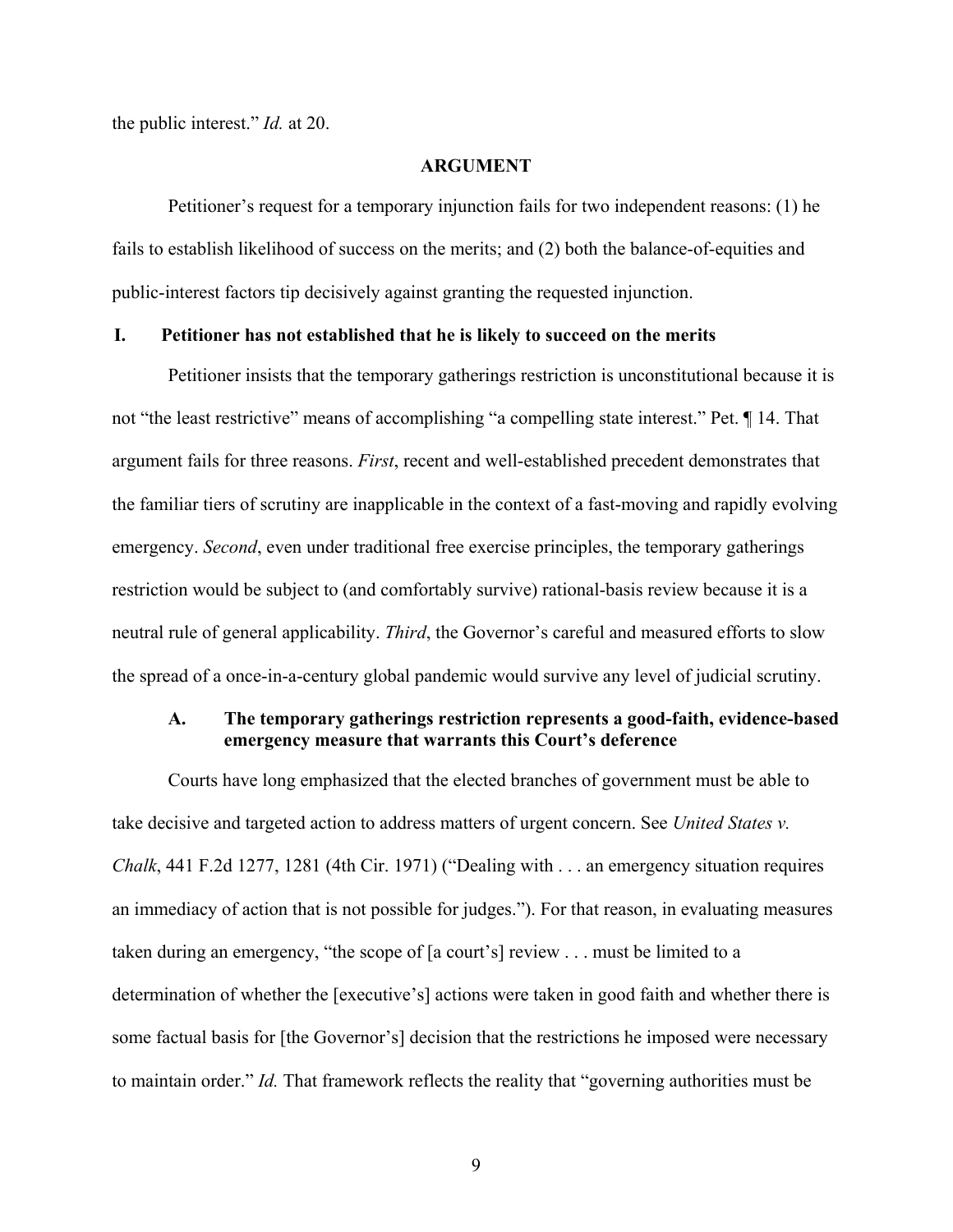granted the proper deference and wide latitude necessary for dealing with . . . emergenc[ies]." *Smith v. Avino*, 91 F.3d 105, 109 (11th Cir. 1996), abrogated on other grounds by *Steel Co. v. Citizens for a Better Env't*, 523 U.S. 83 (1998).

The current emergency presents a particularly appropriate moment for such deference. The Governor indisputably acted in good faith in issuing Executive Orders 53 and 55. Authorities estimate that 1.5 to 2.2 million Americans could die if governments did nothing to stop the virus,  $24$  and a battery of evidence supports the conclusion that prohibiting gatherings of more than ten people is necessary to curb the spread of COVID-19. The Governor's reasoned approach—which tracks measures by other state executives and local officials—refutes any suggestion that he acted rashly or without due consideration of the difficult issues involved. Accordingly, the Governor's chosen strategy for slowing the spread of COVID-19 and saving lives warrants deference. See *Binford* Order at 15 (so holding).

## **B. Petitioner's constitutional claims also fail under the standards that would govern outside the emergency context**

For the reasons just explained, this Court's review of petitioner's constitutional claims should reflect the exigency under which the Governor acted. But those claims would still fail under the standards of judicial review that would apply outside an emergency setting.

#### **1. Petitioner's free exercise challenge fails**

The core of petitioner's plea for a temporary injunction is his allegation that the gatherings restriction "substantially interferes with [his] exercise of his Christian faith" by infringing on his "religious liberties." Pet. ¶¶ 11, 12.

 <sup>24</sup> William Wan et al., *Experts and Trump's Advisers Doubt White House's 240,000 Coronavirus Deaths Estimate*, Wash. Post (Apr. 2, 2020), https://www.washingtonpost.com/ health/2020/04/02/experts-trumps-advisers-doubt-white-houses-240000-coronavirus-deathsestimate/.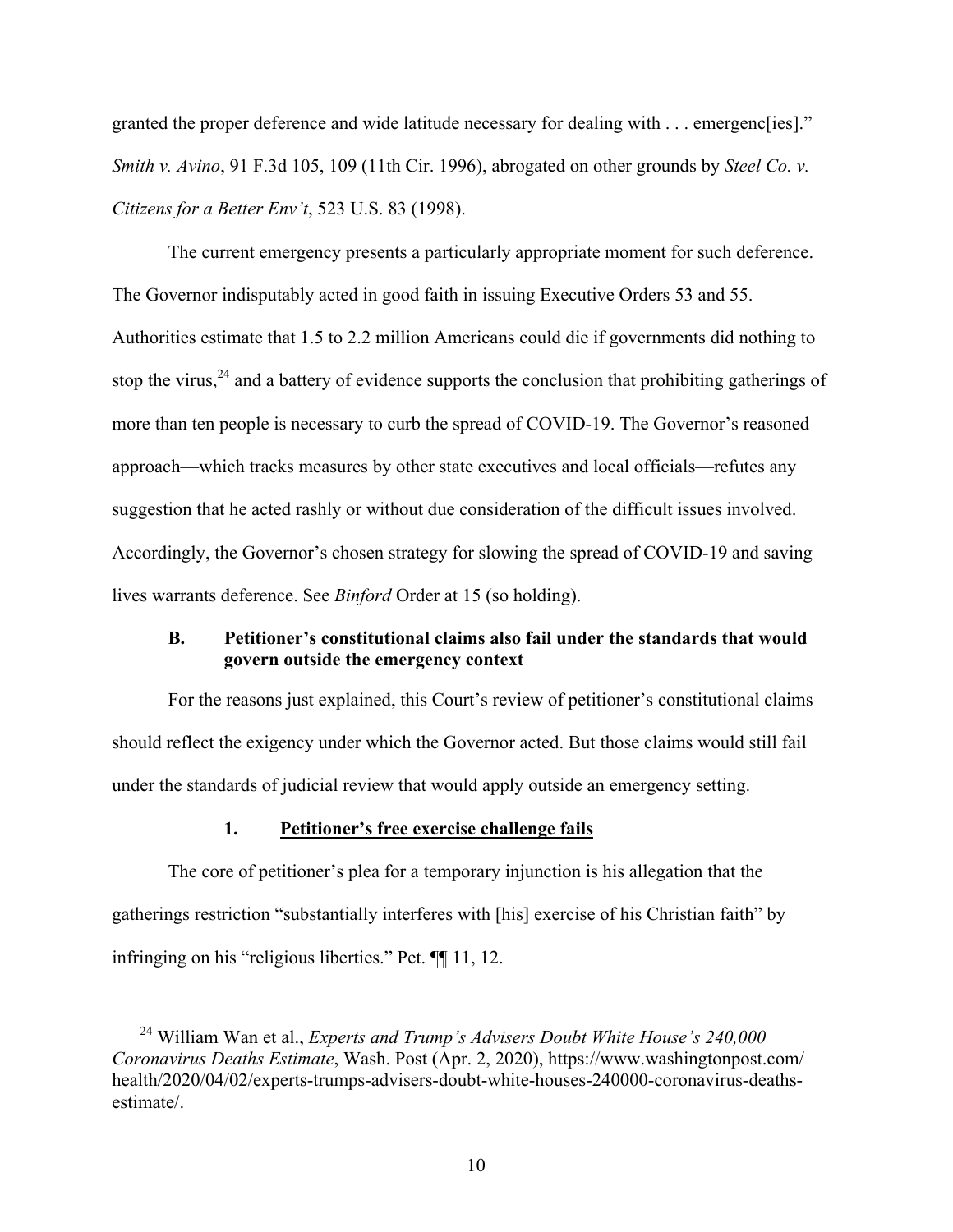That challenge fails. Neither EO 53 nor EO 55 prohibits petitioner from observing Easter or any other religious obligation—the only limitation is that he may not do so at an in-person gathering of more than ten people. And that limitation is precisely the sort of neutral rule of general applicability that triggers (and comfortably survives) rational-basis review.

*The* **Smith** *standard applies.* Although petitioner's current pleading carefully omits any claim under the United States Constitution, Virginia courts look to federal case law for guidance when interpreting Article I, § 16 of the Virginia Constitution. See *In re Episcopal Church Prop.*, 76 Va. Cir. 884, at \*8 (Fairfax Cnty. Cir. Ct. 2008) ("If a statute satisfies the Establishment and Free Exercise Clauses of the U.S. Constitution, it is also consistent with the Virginia Constitution's corresponding religious freedom provisions."); accord *Habel v. Industrial Dev. Auth. of City of Lynchburg*, 241 Va. 96, 100 (1991) (describing language in Article I, § 16 of the Constitution of Virginia as "analogous" to the Establishment Clause in the United States Constitution); *Mandell v. Haddon*, 202 Va. 979, 989 (1961) (analyzing together Article I, § 16 and the First Amendment).

Despite briefly stating that the right of religious liberty is "more clearly amplified" in the Virginia Constitution than in the United States Constitution, Pet. ¶ 12, petitioner never actually asserts that his rights under Article I, § 16 are more expansive than those afforded by the First Amendment. Indeed, in asserting that the temporary gatherings restriction "is not a 'religiously neutral' law," Pet. ¶ 11, petitioner paraphrases language widely associated with the United States Supreme Court's decision in *Employment Division v. Smith*, 494 U.S. 872 (1990). See *id.* at 881 (explaining "that the right of free exercise does not relieve an individual of the obligation to comply with a valid and neutral law of general applicability" (internal quotation marks and citation omitted)). That makes sense, because Virginia courts have specifically cited *Smith* in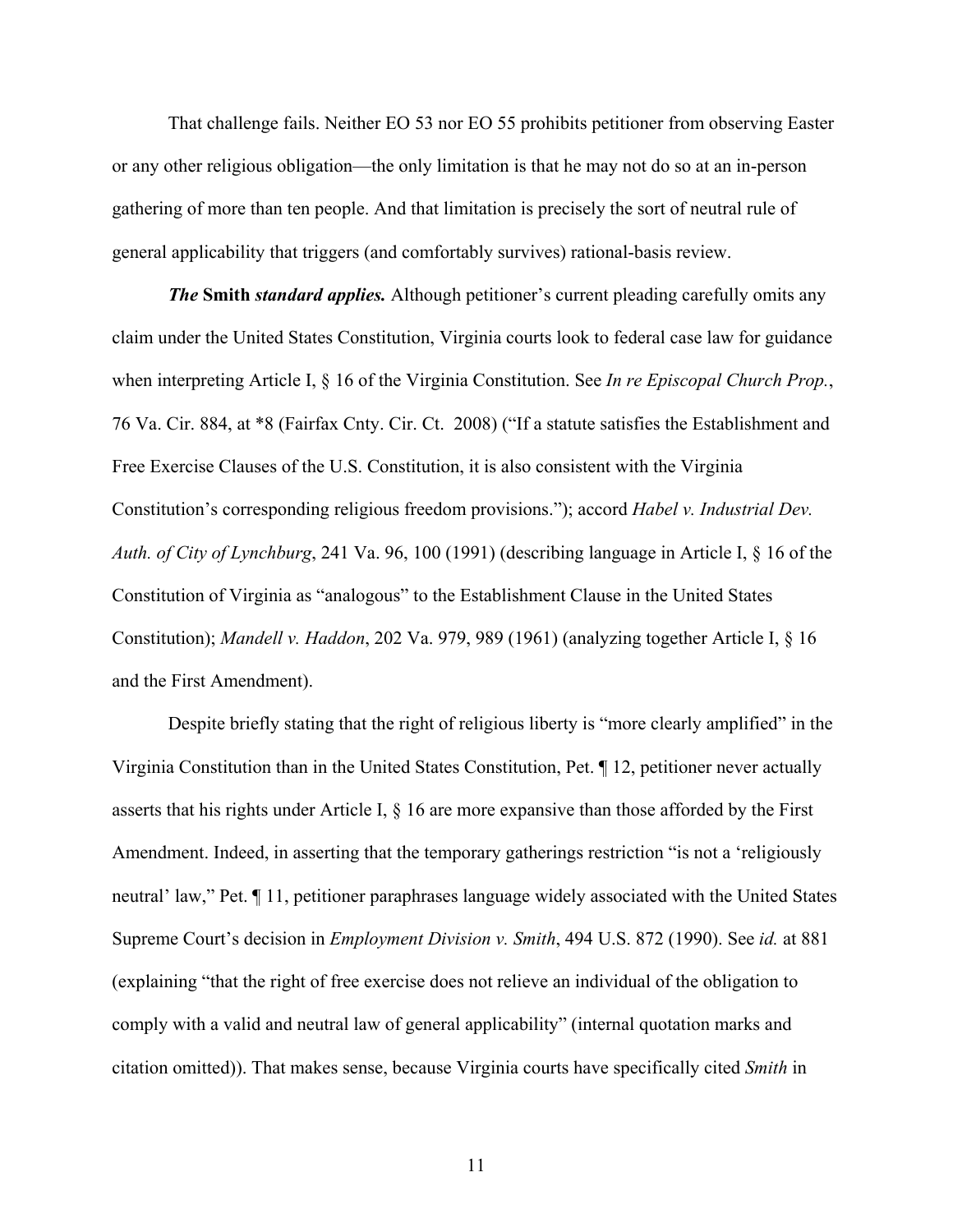considering claims under both the Federal and State Constitutions. See, *e.g.*, *Horen v. Commonwealth*, 23 Va. App. 735, 742–43 (1997) (stating that "a religiously neutral law of general applicability that substantially burdens the free exercise of religion will survive free exercise challenge where the law rationally advances a legitimate state interest" (citing *Smith*)).

*The temporary gatherings restriction is a neutral rule of general applicability.* **Under** the *Smith* analysis, the threshold question is whether the temporary gatherings restriction is "a valid and neutral [rule] of general applicability." *Smith*, 494 U.S. at 879 (internal quotation marks and citation omitted). If so, even if the temporary gatherings restriction "substantially burdens the free exercise of religion," it survives constitutional scrutiny so long as it "rationally advances a legitimate state interest." *Horen*, 23 Va. App. at 742–43.

Petitioner does not (and could not) plausibly allege that the Orders prohibit gatherings of more than ten people "*because*" such gatherings are "undertaken for religious reasons." *Church of the Lukumi Babalu Aye, Inc. v. City of Hialeah*, 508 U.S. 520, 532 (1993) (emphasis added). To the contrary, EO 53 and EO 55 apply to "*[a]ll* public and private in person gatherings of" the requisite number of people. EO 53 ¶ 1 (emphasis added); accord EO 55 ¶ 2. And both Orders provide a reason for the restriction that has nothing to do with the religious motivations of any gathering: slowing the spread of COVID-19. See EO 53, p. 1; EO 55, p. 1.

At one point, petitioner objects that EO 55 specifically mentions "religious" gatherings. Pet. ¶ 5. But that reference is explained by the fact that the word "religious" is contained in a sentence whose whole purpose is to emphasize that "[a]ll public and private in-person gatherings" really means *all* such gatherings. EO 55 ¶ 2; see *id.* ("All public and private inperson gatherings of more than ten individuals are prohibited. This includes parties, celebrations, religious, or other social events, whether they occur indoor or outdoor."). The temporary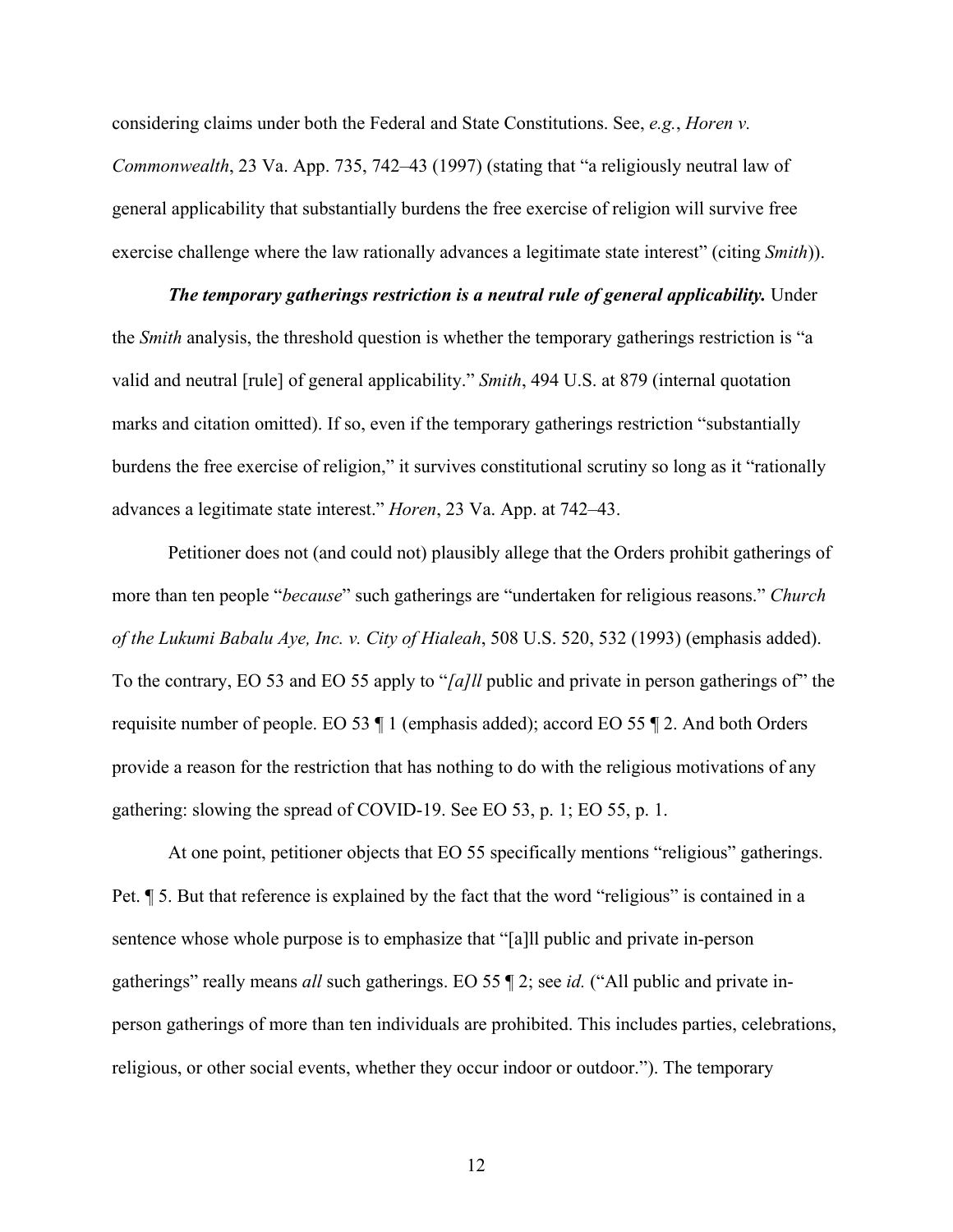gatherings restriction draws no distinction between religious and non-religious "gatherings," which is precisely what makes it religiously neutral.<sup>25</sup>

At other points, petitioner references the Orders' collective treatment of certain businesses and non-religious activities. Petitioner points to EO 55's statement that the temporary gatherings restriction "does not apply . . . [t]o *the operation of* businesses not required to close to the public under Executive Order 53," EO 55  $\P$  $2 \& 2(a)$  (emphasis added); see Pet.  $\P$  6, and the fact that EO 53 "lists various businesses deemed to be *essential*," "contemplates all other businesses remaining open," and states it is not intended to limit other types of conduct, including the provision of health or medical services or the operation of the media, see Pet. ¶¶ 7– 9 (citing EO 53 ¶¶ 5, 8, 9). These provisions, petitioner insists, establish that "EO 55, taken as a whole, and in relationship to EO 53, is not a 'religiously neutral' law." Pet.  $\P$  11.

Those arguments fail for a different reason: petitioner misreads the Orders. Petitioner's cursory assertions elide the distinction between the temporary gatherings restriction (which applies to religious gatherings) and the separate business-related provisions (which do not). The overarching purpose of both Orders is "minimizing the spread of COVID-19" by limiting "[u]nnecessary person-to-person contact." EO 53, p. 1. Both EO 53 and EO 55 implement that purpose in two steps: first, by announcing a globally applicable restriction; and second, by announcing more targeted restrictions that apply only to *certain* organizations or activities.

EO 53, for example, begins by announcing a rule that applies to all people and organizations in Virginia: for a limited time, "*all* public and private in person gatherings" of a certain size are prohibited *regardless* of the nature of the gathering or the identity of the people

 $25$  Petitioner's suggestion that religious gatherings "are treated the same as sporting events, parties, etc.," Pet. ¶ 5, is also wrong. The Governor has taken special care to ensure that people are able to practice their faith. See pp. *supra* 7‒8 & n.21.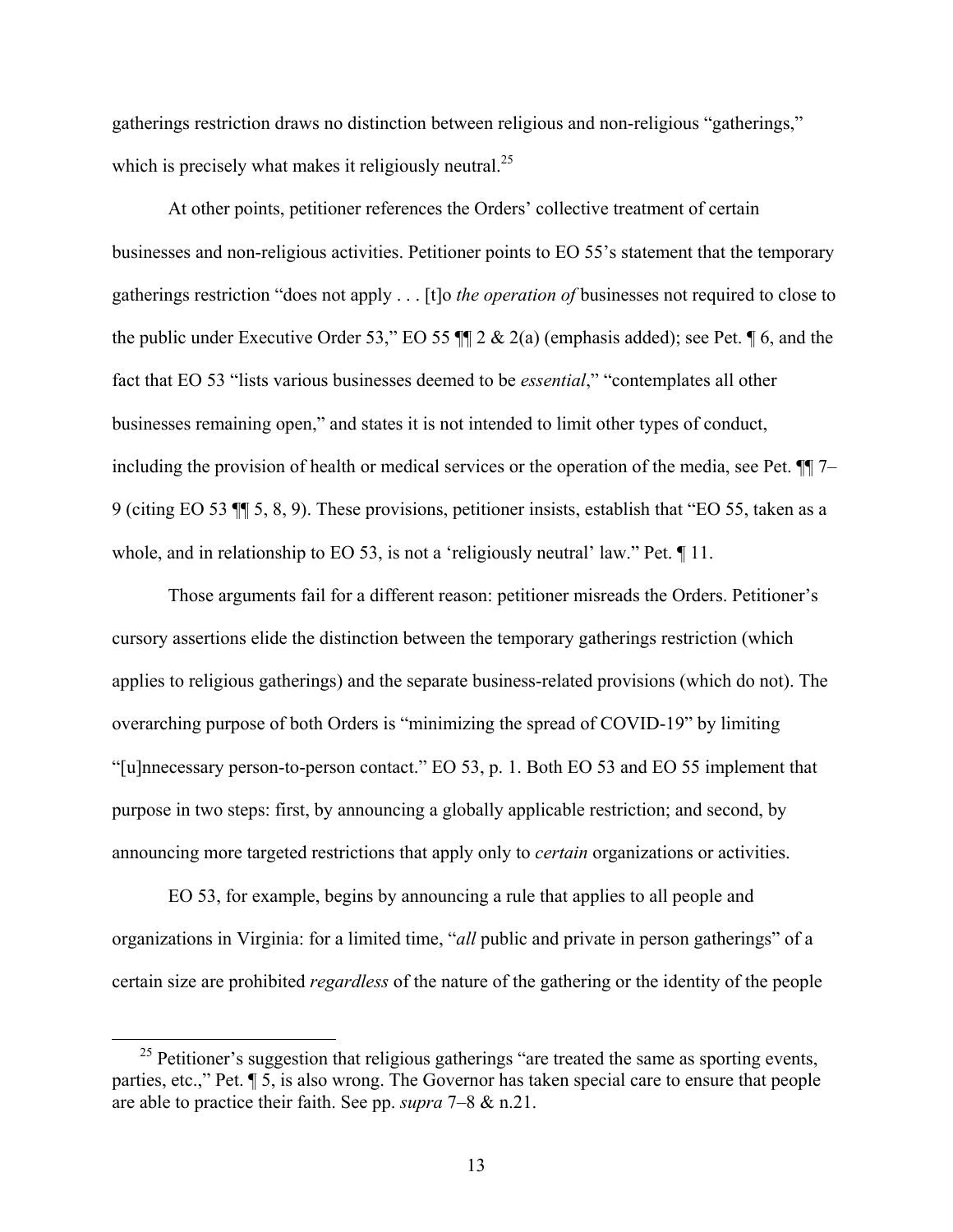participating. EO 53 ¶ 1 (emphasis added). EO 53 then creates separate frameworks that govern *particular* businesses, organizations, and activities—many of which impose additional restrictions that sweep far beyond the general restrictions that apply to all gatherings. See, *e.g.*, EO 53 ¶ 3 (requiring "[c] losure of all dining . . . areas in restaurants," regardless of the number of people present); *id.* ¶ 6 (requiring all non-essential "brick and mortar retail businesses" to "limit all in-person shopping to no more than 10 patrons per establishment").

The distinction between the temporary gatherings restriction and the business-related provisions in the Orders is crucial, because only the former says anything about Easter (or any other religious) services. Although petitioner is correct that EO 53 identifies various "[e]ssential retail businesses," EO 53 ¶ 5, the definition of essential retail business is entirely separate from—and has nothing to do with—the generally applicable temporary gatherings restriction. The text of EO 53 makes this clear: an Easter service does not implicate any restriction on "retail business[es]," nor do worshippers engage in "in-person shopping." EO 53 ¶ 6. Accordingly, any quarrels petitioner has with EO 53's list of "[e]ssential retail businesses" are irrelevant to his free exercise claim.<sup>26</sup> The same is true of EO 53's statement (at \| 8) that "business operations" offering professional rather than retail services may remain open" so long as they "adhere to social distancing requirements," because no one is suggesting that churches or other faith communities "offer[] professional . . . services." Furthermore, the social distancing requirements are the same ones relevant to churches, further emphasizing that the restrictions are truly a

 $26$  Petitioner's objections are overheated and without merit in any event. The Governor's list of essential retail businesses—including the presence of "[b]eer, wine, and liquor stores," EO 53 ¶ 5—is consistent with orders issued by other States. See Thomas Johnson & Angela Fritz, *You're Under a Stay-at-Home Order? Here's What That Means in Your State.*, Wash. Post (Apr. 6, 2020), https://www.washingtonpost.com/health/2020/04/06/coronavirus-stay-at-home-bystate/. And the vast majority of businesses so listed are obviously "essential" under any conceivable definition, including "[g]rocery stores," "pharmacies," and "[m]edical, laboratory, and vision supply retailers." EO 53 ¶ 5.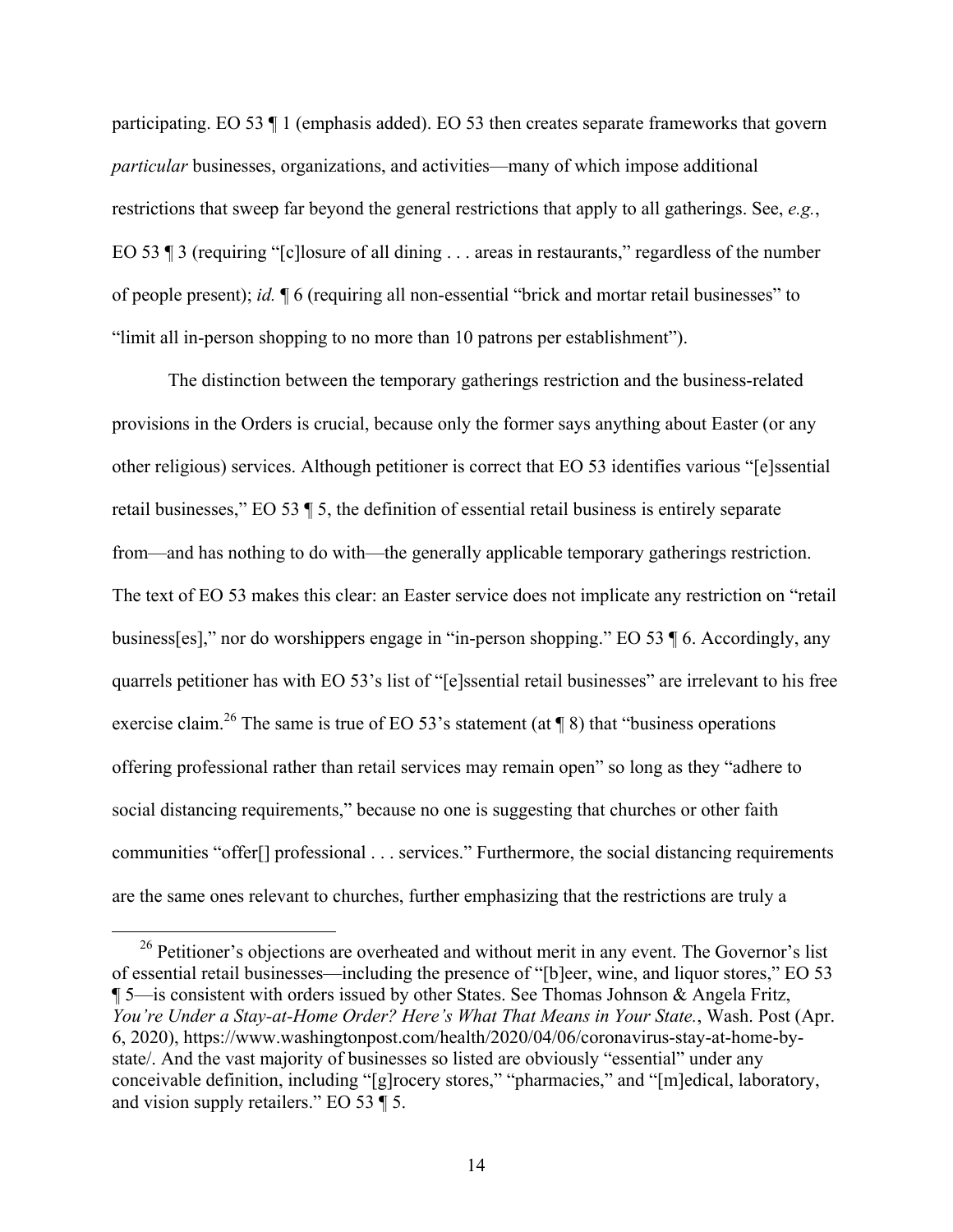"neutral [rule] of general applicability." *Smith*, 494 U.S. at 879 (internal quotation marks and citation omitted).

Likewise, the second paragraph of EO 55 underscores that "[a]ll public and private inperson gatherings of more than ten individuals" really means *all* such gatherings. EO 55 ¶ 2. That provision also clarifies that the temporary gatherings restriction does not impact the *separate* framework created by EO 53 to govern Virginia's businesses by stating that it "does not apply . . . [t]o *the operation of* businesses"—whether retail or not—that are "not required to close to the public under Executive Order 53." EO 55  $\P$  2(a) (emphasis added).<sup>27</sup>

*The temporary gatherings restriction survives rational basis review.* Because the temporary gatherings restriction is "a neutral government decision of general applicability," it "is subject to rational basis review, even where it has the incidental effect of burdening religious exercise." *Jesus Christ is the Answer Ministries, Inc. v. Baltimore Cty.*, 915 F.3d 256, 265 (4th Cir. 2019); accord *Horen*, 23 Va. App. 742–43. That bar is easily cleared here.

"To pass muster under rational basis review, [government action] need only be rationally related to a legitimate government interest." *Capital Associated Indus., Inc. v. Stein*, 922 F.3d 198, 210 (4th Cir. 2019) (internal quotation marks and citation omitted). It is difficult to imagine a more legitimate government interest than the preservation of life and health during a global pandemic. See *Rubin v. Coors Brewing Co.*, 514 U.S. 476, 485 (1995) ("[T]he Government [] has a significant interest in protecting the health, safety, and welfare of its citizens."); *Workman v. Mingo Cty. Bd. of Educ.*, 419 Fed. Appx. 348, 353 (4th Cir. 2011) (noting that a "state's wish

<sup>&</sup>lt;sup>27</sup> Petitioner's contrary understanding of paragraph 2(a) of EO 55 must be wrong because it would single-handedly undo much of EO 53. The *only* businesses that EO 53 requires to fully "close to the public," Pet. ¶ 6, are the "recreational and entertainment businesses" specifically listed in paragraph 4. See EO 53 ¶ 4 (requiring "[c]losure of all public access to" such businesses). EO 55 was not intended to exempt from the temporary gatherings restriction every other business in Virginia.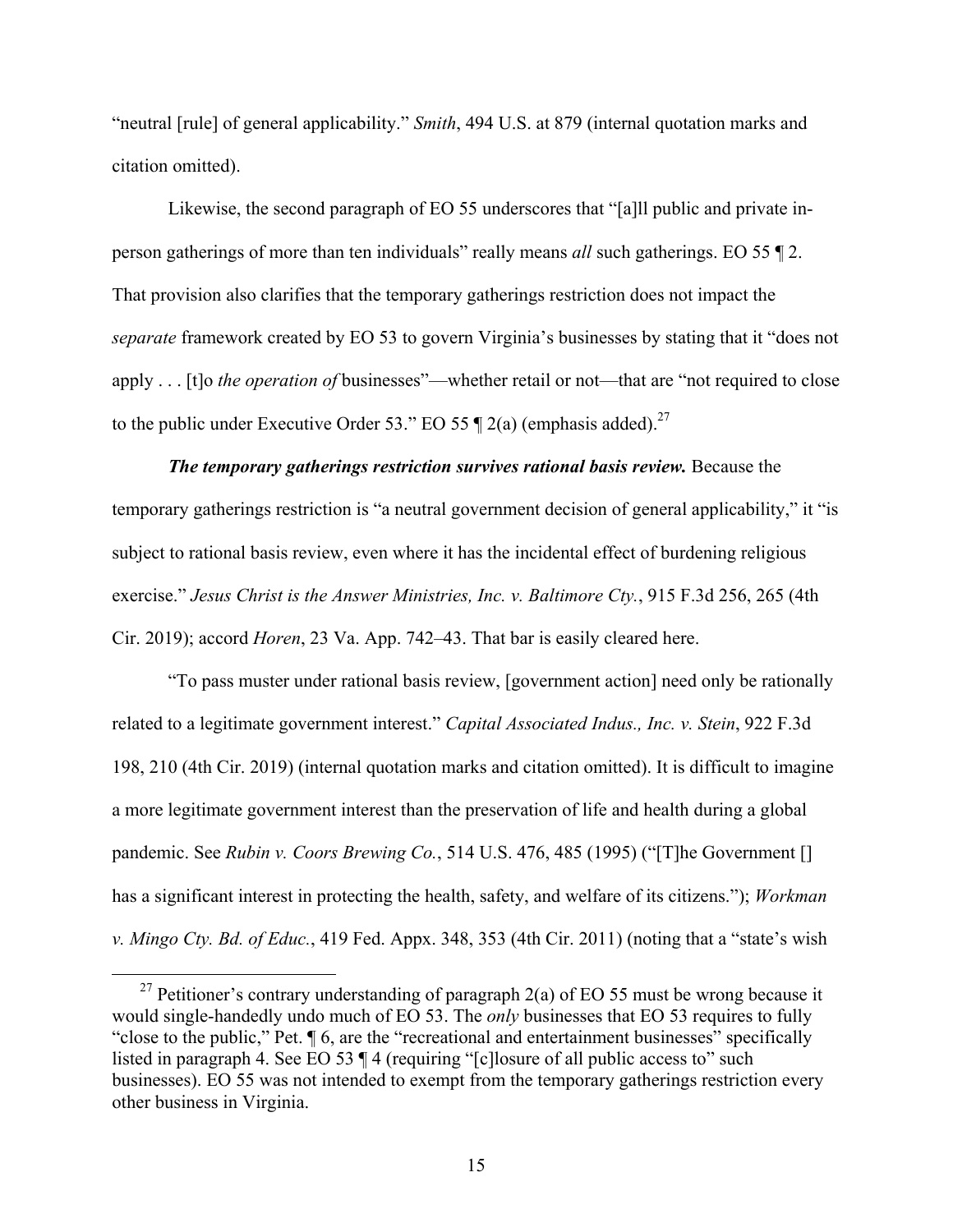to prevent the spread of communicable diseases . . . constitutes a compelling interest"). And the temporary gatherings restriction is rationally related to that interest because all available evidence supports the commonsense proposition that minimizing in-person gatherings helps prevent the spread of a respiratory disease that has proven to be particularly deadly in crowds.<sup>28</sup>

#### **2. Petitioner's remaining constitutional claims fail**

 Without providing any evidence, argument, or explanation, petitioner simply *asserts* that the temporary gatherings restriction also runs afoul of three other provisions of the Virginia Constitution: Article I, § 1; Article I, § 2; and Article I, § 7. See Pet. at 1, 4. Such conclusory allegations are wholly insufficient to meet petitioner's burden to "*establish* that he is likely to succeed on the merits" of such claims. *Winter*, 555 U.S. at 20 (emphasis added). Petitioner identifies no "inherent right[]," Va. Const. art. I, § 1, that the temporary gatherings restriction violates. Petitioner does not explain how Executive Orders issued pursuant to both the Virginia Constitution, see Va. Const. art. V, § 7, and a statute enacted by the General Assembly, see Va. Code Ann. § 44-146.17, violate the principles that "all power is vested in, and consequently derived from, the people, that magistrates are their trustees and servants, and at all times amenable to them," Va. Const. art. I, § 2. Nor has petitioner identified any "laws" the Governor has "suspend[ed]" within the meaning of Article I,  $\S$  7.

#### **C. The Governor's measured, evidence-based efforts to contain a once-in-acentury pandemic survive strict scrutiny**

For the reasons already explained, the temporary gatherings restriction is not subject to strict scrutiny. In any event, that standard is amply satisfied here because the temporary

<sup>&</sup>lt;sup>28</sup> Petitioner insists that the temporary gatherings restriction is not "the least restrictive" way of accomplishing the desired governmental ends. Pet. ¶ 14. That gets the governing standard wrong because the "least restrictive means" test applies to actions subject strict scrutiny, not those subject to rational-basis review. *McCullen v. Coakley*, 573 U.S. 464, 478 (2014). In any event, the temporary gatherings ban survives even strict scrutiny. See Part I(C), *infra.*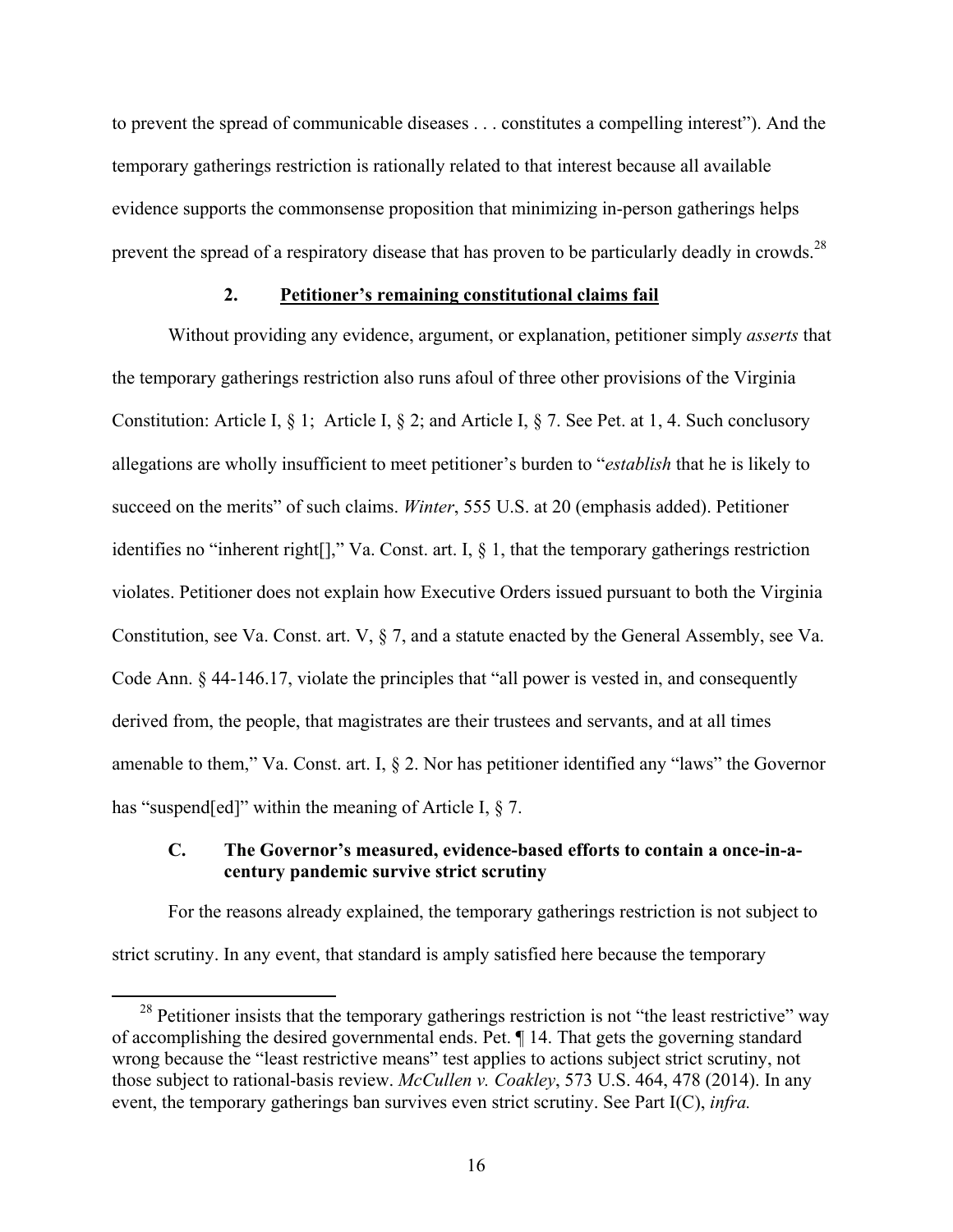gatherings restriction is "necessary to advance a compelling government interest and does so in the least restrictive manner." *Horen*, 23 Va. App. at 743. Even petitioner appears willing to "[a]ssum[e]," Pet. ¶ 14, that the government's interest in protecting life and health during a global health crisis is a compelling state interest. Accord *Workman*, 419 Fed. Appx. at 353 (holding that a "state's wish to prevent the spread of communicable diseases . . . constitutes a compelling interest"). And, contrary to petitioner's bare assertions, the temporary gatherings restriction is also the "least restrictive means" of furthering that interest because it limits *only* the specific form of in-person worship that has already been shown to provide a particularly lethal mode of transmission. See *supra* pp. 3–4. Indeed, it is difficult to imagine a more tailored means of limiting the spread of COVID-19 than by temporarily prohibiting large gatherings. Accord *Workman*, 419 Fed. Appx. at 353–54 ("assuming for the sake of argument that strict scrutiny applie[d]" and holding that "West Virginia statute requiring vaccinations as a condition of admission to school does not unconstitutionally infringe [petitioner's] right to free exercise").

## **II. The balance of equities and public interest factors independently foreclose preliminary equitable relief**

Even if petitioner had shown likelihood of success on the merits, the Court should still refuse a temporary injunction because both "the balance of equities" and "the public interest" factors weigh decisively against one. *Winter*, 555 U.S. at 20.

1. It is important to define the precise "harm" petitioner seeks to prevent. Neither Executive Order prevents petitioner from celebrating Easter. Neither Executive Order prevents petitioner from participating in an online Easter service, attending a worship service that does not exceed ten people, or attending an Easter service of any size so long as participants stay in their cars and observe social distancing. See *supra* pp. 7–8. As the Governor has acknowledged, that does not mean that petitioner—like many others who would normally celebrate Easter in larger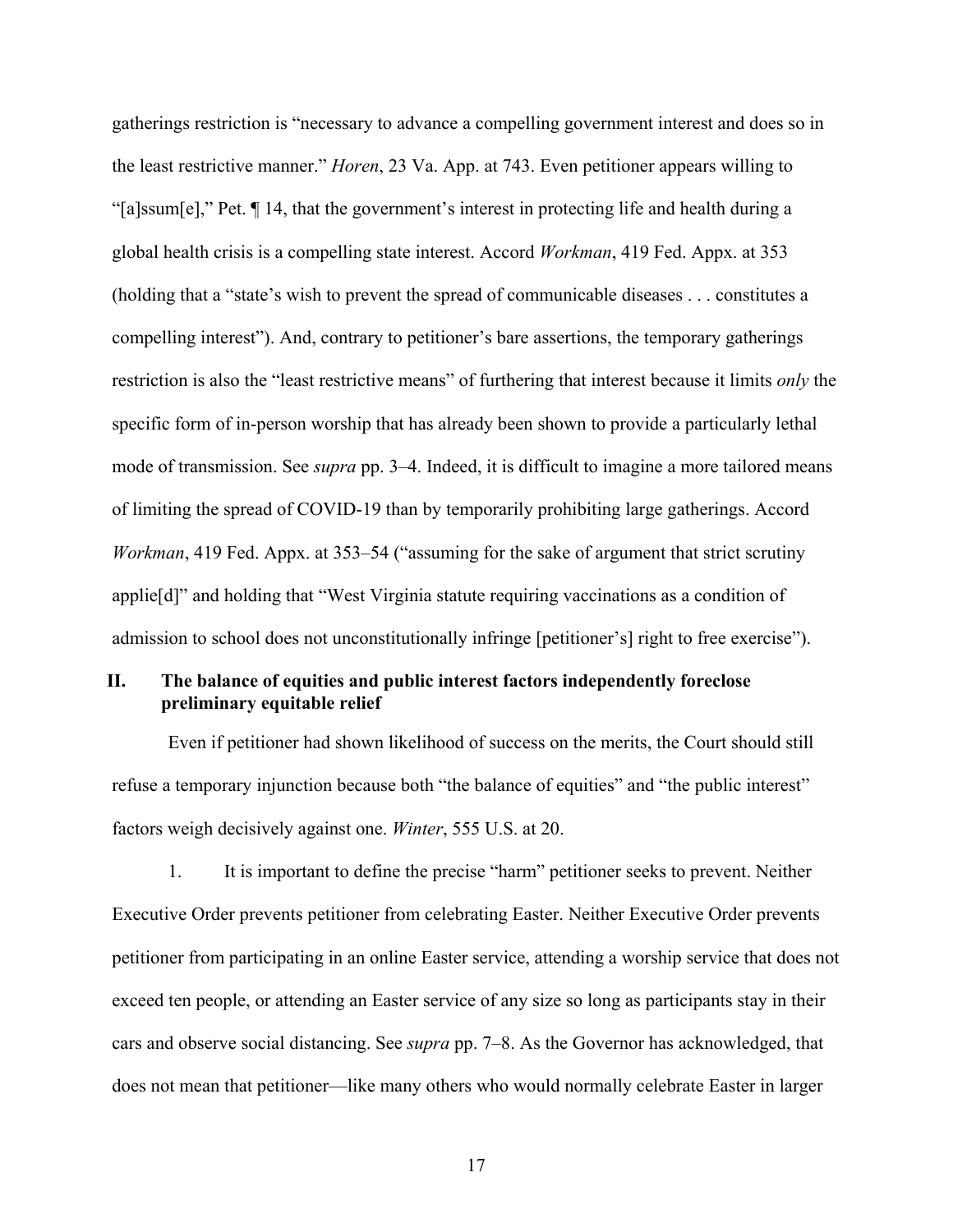in-person groups—will experience no loss. But it does mean that any harm petitioner will experience "in the absence of preliminary relief," *Winter*, 555 U.S. at 20, will be limited to his inability to attend an in-person Easter service involving more than ten people.

 2. The harm petitioner will experience if this Court denies a temporary injunction must be balanced against the catastrophic and permanent harm that others could suffer if the Court grants one. See *Winter*, 555 U.S. at 24 ("courts must balance the competing claims of injury and must consider the effect on each party of the granting or withholding of the requested relief" and "should pay particular regard for the public consequences in employing the extraordinary remedy of injunction") (internal quotation marks and citation omitted).

Here, the almost inevitable result of granting the requested relief would be increased transmission of a deadly disease for which there is currently no cure. As petitioner emphasizes (Pet. ¶ 10), neither church-goers nor faith leaders will be able to anticipate how many will attend any given in-person public worship service, making adherence to social-distancing requirements all-but-impossible. And, absent such protections, the very services to which people turn for comfort may transform into the kind of "hothouses for the virus" that have "exacerbate[ed] outbreaks" across the country. Wilson et al., *supra* note 9; see *supra* pp. 3–4 & nn.9–12*.* 

Petitioner insists that the decision whether to conduct traditional, in-person services should "be left to the leadership and congregation of the church." Pet. ¶ 13. But the risk of public gatherings is not restricted to any worshipers who interact during in-person services. As tragic experience in other communities has already shown, the virus spreads rapidly throughout communities, and, as healthcare systems become overrun, patients and healthcare workers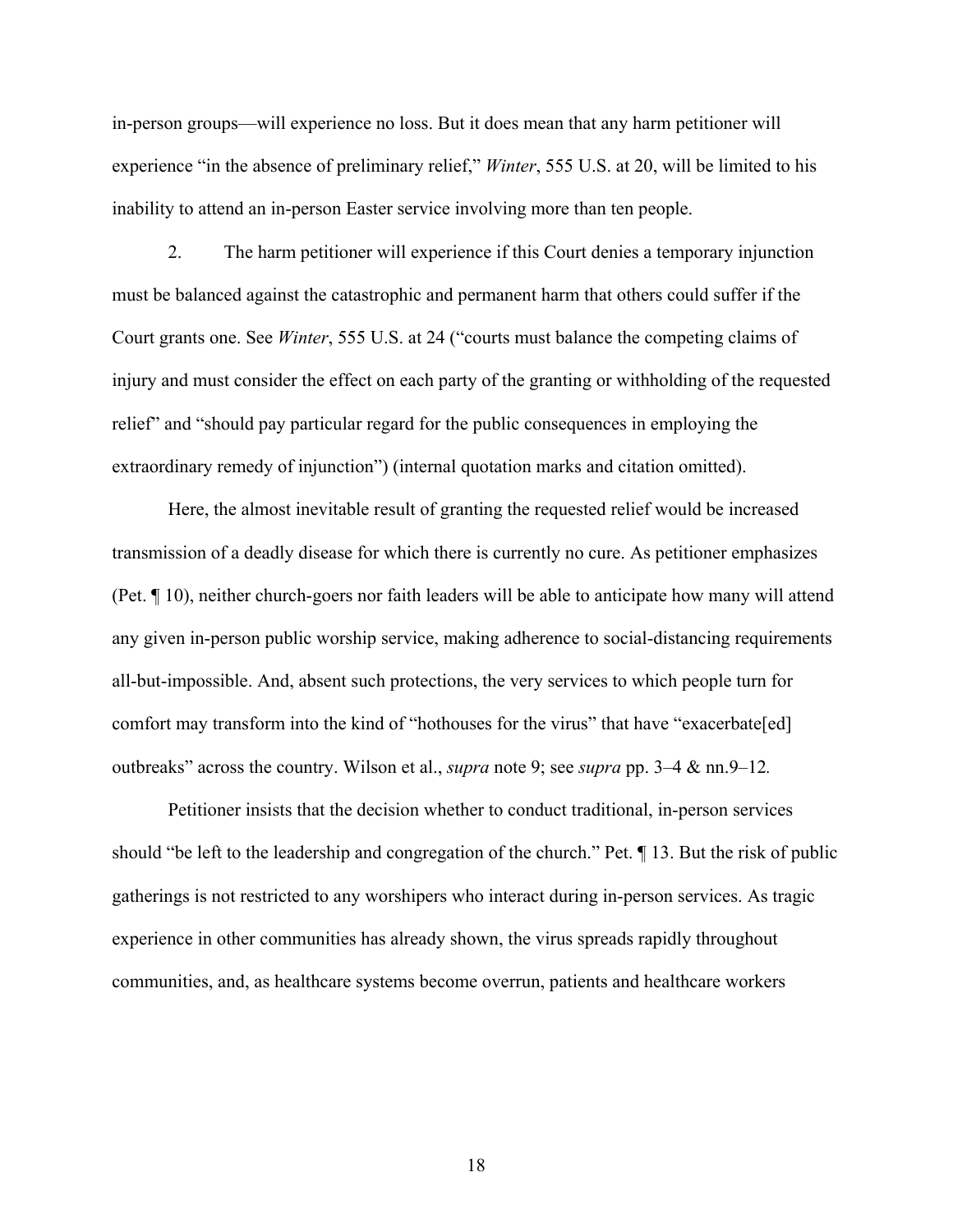suffer.<sup>29</sup> Because "the granting . . . of the requested relief" could seriously undermine efforts to protect public health and easily inflict massive and permanent irreparable harm on numerous third parties, the balance of equities and public interest factors tip decisively against granting the "extraordinary remedy" petitioner seeks. *Winter*, 555 U.S. at 24.

\* \* \*

It is obvious that petitioner "disagrees with the [Governor's] assessment" about the need for a temporary gatherings restriction and the lack of a religious exemption. *Freemason Street Area Ass'n v. City of Norfolk*, 100 Va. Cir. 172, at \*12 (City of Norfolk Cir. Ct. 2018). But this Court should "seriously heed the [Governor's] conclusion that public safety" requires such a step and be especially "reluctant" to discount the careful assessments upon which it was made particularly given the complete lack of evidence "produced in support of [petitioner's] request for preliminary relief." *Id.*

#### **CONCLUSION**

The motion for a temporary injunction should be denied.

 <sup>29</sup> Lenny Bernstein et al., *Covid-19 Hits Doctors, Nurses and EMTs, Threatening Health System*, Wash. Post (Mar. 17, 2020) (explaining that "the virus is picking off doctors, nurses and others needed in the rapidly expanding crisis"), https://www.washingtonpost.com/health/covid-19-hits-doctors-nurses-emts-threatening-health-system/2020/03/17/f21147e8-67aa-11ea-b313 df458622c2cc\_story.html.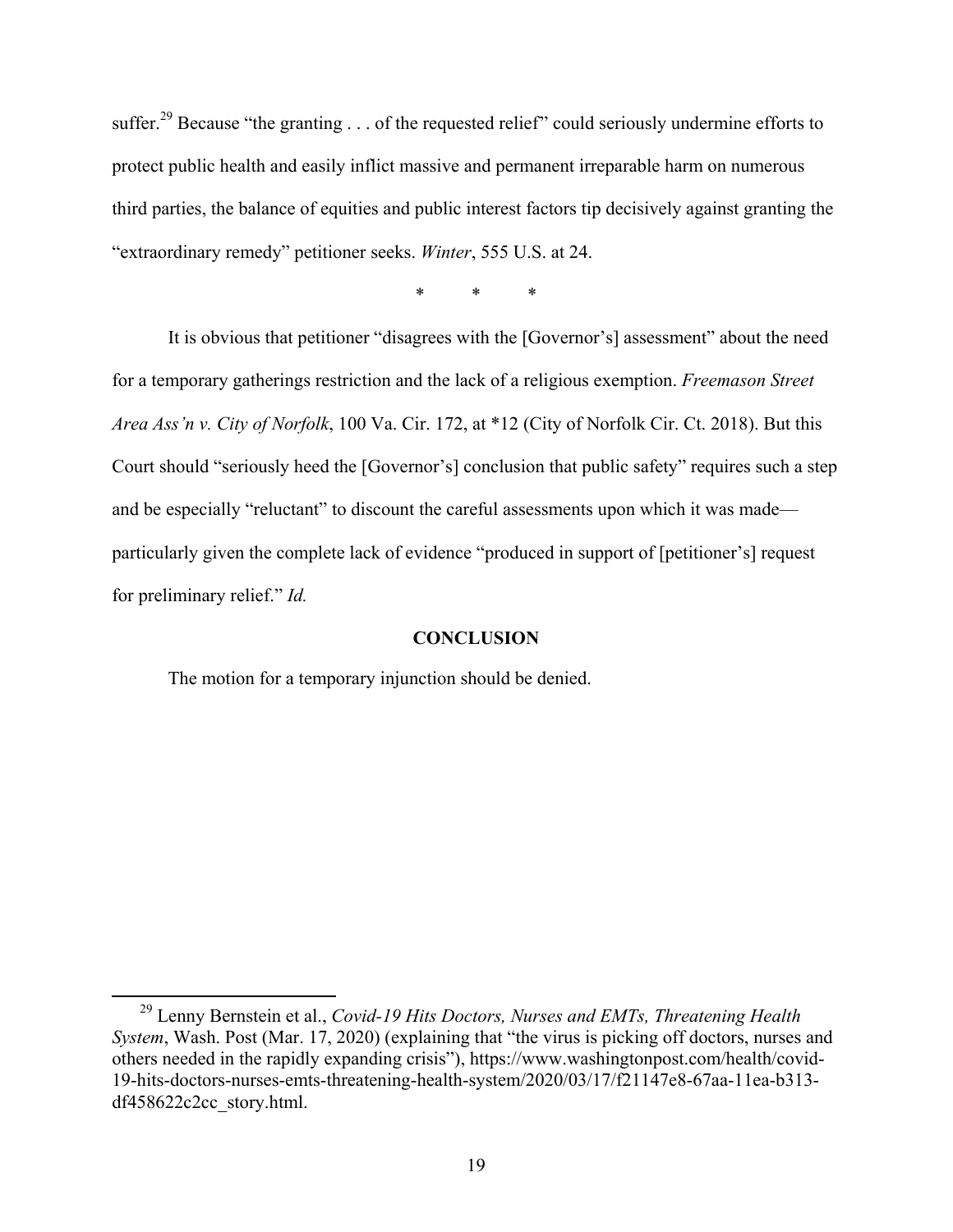Respectfully submitted,

## **RALPH S. NORTHAM**

whin  $Bv:$ Mary H. Hawkins

Counsel for Defendant

Mark R. Herring **Attorney General** Toby J. Heytens (VSB No. 90788)\* **Solicitor General** Samuel T. Towell Deputy Attorney General Michelle S. Kallen Martine E. Cicconi Deputy Solicitors General Jessica Merry Samuels **Assistant Solicitor General** Zachary R. Glubiak John Marshall Fellow

Office of the Attorney General 202 North Ninth Street Richmond, Virginia 23219  $(804) 786 - 7240 -$  Telephone  $(804)$  371-0200 – Facsimile solicitorgeneral@oag.state.va.us

\*Counsel of Record for Defendant

#### Mary H. Hawkins (VSB No. 46287)\*

**Assistant Attorney General** Office of the Attorney General 204 Abingdon Place Abingdon, Virginia 24211  $(276)$  628-2759 – Telephone  $(276)$  628-4735 – Facsimile mhendricks-hawkins@oag.state.va.us